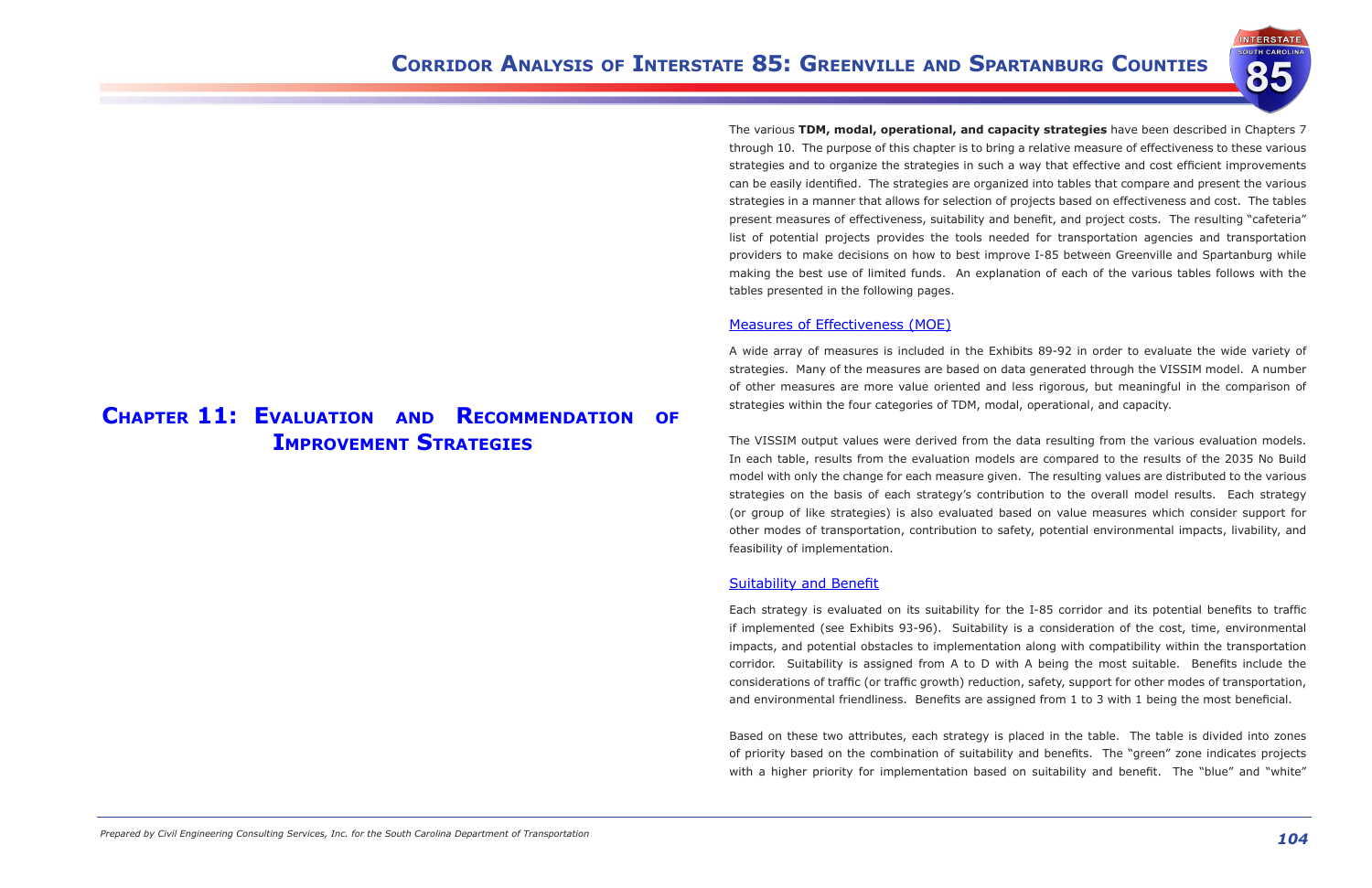

zones indicate strategies of medium and low priority, respectively. Strategies in the "red" zone have a high potential for difficulty in implementing. These difficulties may be cost, right-of-way impacts, or compatibility within the corridor.

## Cost to Benefit

The Estimated Cost to Benefit Table (Exhibit 97) groups the strategies into ranges of cost and potential to improve traffic conditions on I-85. This table allows an easy way to compare potential projects based on the anticipated availability of funds and the potential to improve traffic. For example, if the anticipated budget is less than ten million dollars, project selection would begin in the first column of projects having a cost range of zero to \$10 million.

## Strategy Implementation

Implementation of the various strategies for operational and capacity improvements will require construction on I-85. As demonstrated in Chapter 10, the implementation of **TDM and modal strategies can delay or eliminate the need for adding capacity (lanes)**. Exhibit 98 shows the implementation of all TDM, modal, operational, and capacity strategies by year. In this table, a number of the capacity strategies for adding lanes have been eliminated or delayed based on the implementation of TDM and modal strategies.

Exhibit 99 includes only operational and capacity strategies without the benefit of implementing TDM and modal strategies. This table is included for comparison purposes only and **demonstrates the need to implement TDM and modal strategies** when compared to Exhibit 98. The positive impact of TDM and modal strategies can be seen in the reduced cost associated with the elimination of a number of expensive capacity strategies. Conversely, the financial impact of failing to implement TDM and modal strategies is demonstrated in the additional capacity strategies and higher costs shown in Exhibit 99. The groupings within the charts link strategies that are dependent and/or similar in location along the highway or in time of implementation.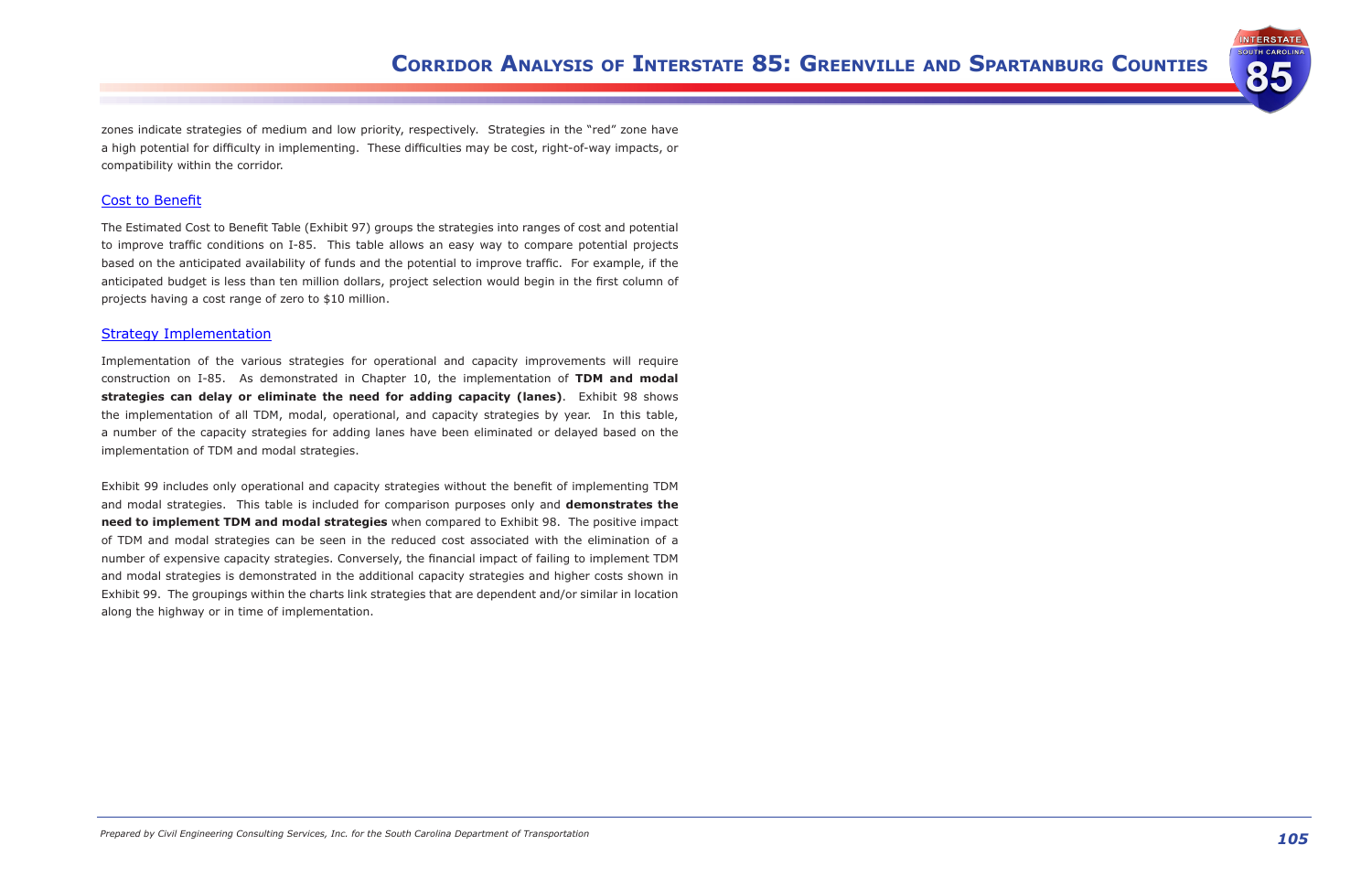**INTERSTATE SOUTH CAROLINA** 

85

## **Exhibit 89: Measures of Effectiveness: Travel Demand Management**

|                                                     | <b>PERFORMANCE MEASURE</b>                                      |           |                         |                                                   | <b>TRAVEL DEMAND MANAGEMENT STRATEGIES</b>                              |                                                                                |                       |                                                          |                                                       |                                                         |                                                           |                               |
|-----------------------------------------------------|-----------------------------------------------------------------|-----------|-------------------------|---------------------------------------------------|-------------------------------------------------------------------------|--------------------------------------------------------------------------------|-----------------------|----------------------------------------------------------|-------------------------------------------------------|---------------------------------------------------------|-----------------------------------------------------------|-------------------------------|
| <b>PROJECT EVALUATION</b><br><b>FACTOR</b>          |                                                                 |           | 2035 No<br><b>BUILD</b> | 2035 No<br><b>BUILD WITH</b><br><b>TDM CHANGE</b> | <b>TRAVEL INFORMATION</b><br><b>ADVISORY SERVICE - OH</b><br><b>VMS</b> | <b>TRAVEL INFORMATION</b><br><b>ADVISORY SERVICE -</b><br><b>SCDOT WEBSITE</b> | 511<br><b>SERVICE</b> | <b>PUBLIC</b><br><b>OUTREACH AND</b><br><b>EDUCATION</b> | <b>FREIGHT TRIP</b><br>PLANNING/<br><b>SCHEDULING</b> | <b>TRANSIT</b><br><b>ORIENTED</b><br><b>DEVELOPMENT</b> | <b>INTEGRATED</b><br><b>CORRIDOR</b><br><b>MANAGEMENT</b> | <b>GENERAL</b><br><b>TOLL</b> |
|                                                     | Freeway: Total Travel                                           | <b>AM</b> | 105.5                   | 1.7                                               | 0.0                                                                     | 0.0                                                                            | 0.0                   | 0.0                                                      | 0.0                                                   | 0.0                                                     | 0.0                                                       | 0.4                           |
|                                                     | Time (mins)                                                     | <b>PM</b> | 122.3                   | $-5.9$                                            | 0.0                                                                     | 0.0                                                                            | 0.0                   | $-0.1$                                                   | 0.0                                                   | $-0.1$                                                  | 0.0                                                       | $-1.4$                        |
|                                                     | Freeway: Average<br>Travel Speed (mph)                          | <b>AM</b> | 29.35                   | $-0.47$                                           | 0.00                                                                    | 0.00                                                                           | 0.00                  | $-0.01$                                                  | 0.00                                                  | 0.00                                                    | 0.00                                                      | $-0.11$                       |
|                                                     |                                                                 | <b>PM</b> | 25.32                   | 1.28                                              | 0.01                                                                    | 0.00                                                                           | 0.00                  | 0.03                                                     | 0.01                                                  | 0.01                                                    | 0.00                                                      | 0.29                          |
|                                                     | Freeway: Average                                                | AM        | 43.81                   | $-1.56$                                           | $-0.01$                                                                 | 0.00                                                                           | 0.00                  | $-0.03$                                                  | $-0.01$                                               | $-0.02$                                                 | 0.00                                                      | $-0.36$                       |
| <b>VISSIM OUTPUT</b>                                | Density (vpmpl)                                                 | <b>PM</b> | 43.69                   | $-6.38$                                           | $-0.03$                                                                 | $-0.01$                                                                        | $-0.01$               | $-0.13$                                                  | $-0.03$                                               | $-0.07$                                                 | $-0.01$                                                   | $-1.46$                       |
|                                                     | <b>Intersection: Total</b><br>Average Delay(s)                  | AM        | 3390                    | $-257$                                            | $-1$                                                                    | $-1$                                                                           | $-1$                  | $-5$                                                     | $-1$                                                  | $-3$                                                    | $-1$                                                      | $-59$                         |
|                                                     |                                                                 | <b>PM</b> | 3783                    | $-37$                                             | $\overline{0}$                                                          | $\overline{0}$                                                                 | $\overline{0}$        | $-1$                                                     | $\overline{0}$                                        | $\overline{0}$                                          | $\overline{0}$                                            | $-9$                          |
|                                                     | Network: Average<br>Travel Speed (mph)                          | AM        | 22.87                   | 0.28                                              | 0.00                                                                    | 0.00                                                                           | 0.00                  | 0.01                                                     | 0.00                                                  | 0.00                                                    | 0.00                                                      | 0.06                          |
|                                                     |                                                                 | <b>PM</b> | 16.85                   | 1.09                                              | 0.00                                                                    | 0.00                                                                           | 0.00                  | 0.02                                                     | 0.00                                                  | 0.01                                                    | 0.00                                                      | 0.25                          |
|                                                     | Network: Average<br>Delay/Vehicle(s)                            | AM        | 408.79                  | $-11.92$                                          | $-0.05$                                                                 | $-0.02$                                                                        | $-0.02$               | $-0.25$                                                  | $-0.05$                                               | $-0.12$                                                 | $-0.02$                                                   | $-2.73$                       |
|                                                     |                                                                 | <b>PM</b> | 580.54                  | $-45.38$                                          | $-0.19$                                                                 | $-0.09$                                                                        | $-0.09$               | $-0.95$                                                  | $-0.19$                                               | $-0.47$                                                 | $-0.09$                                                   | $-10.40$                      |
|                                                     | Network: Average<br>Emissions (g/hr)                            | AM        | 2,608,429               | $-115161$                                         | $-480$                                                                  | $-240$                                                                         | $-240$                | $-2399$                                                  | $-480$                                                | $-1200$                                                 | $-240$                                                    | $-26391$                      |
|                                                     |                                                                 | <b>PM</b> | 2,819,339               | $-175726$                                         | $-732$                                                                  | $-366$                                                                         | $-366$                | $-3661$                                                  | $-732$                                                | $-1830$                                                 | $-366$                                                    | $-40271$                      |
|                                                     | Network: Total Fuel                                             | AM        | 26,163                  | $-1155$                                           | $-5$                                                                    | $-2$                                                                           | $-2$                  | $-24$                                                    | $-5$                                                  | $-12$                                                   | $-2$                                                      | $-265$                        |
|                                                     | Consumption (gal/hour)                                          | <b>PM</b> | 28,278                  | $-1762$                                           | $-7$                                                                    | $-4$                                                                           | $-4$                  | $-37$                                                    | $-7$                                                  | $-18$                                                   | $-4$                                                      | $-404$                        |
|                                                     | <b>Peak Hour Vehicle</b><br>Reduction (Mode Shift/              | AM        |                         | 3.6                                               | 0.0                                                                     | 0.0                                                                            | 0.0                   | 0.1                                                      | 0.0                                                   | 0.0                                                     | 0.0                                                       | 0.8                           |
| <b>CONGESTION</b><br><b>REDUCTION</b>               | Peak Spread) %                                                  | <b>PM</b> |                         | 14.6                                              | 0.1                                                                     | 0.0                                                                            | 0.0                   | 0.3                                                      | 0.1                                                   | 0.2                                                     | 0.0                                                       | 3.3                           |
|                                                     | <b>Extension of Existing</b><br>Infrastructure Lifespan (years) |           |                         |                                                   | <b>No</b>                                                               | <b>No</b>                                                                      | No.                   | Yes                                                      | Yes                                                   | Yes                                                     | Yes                                                       | Yes                           |
| <b>SAFETY</b>                                       | Reduced Crash Rates/Reduced<br><b>Incident Times</b>            |           |                         |                                                   | Yes                                                                     | Yes                                                                            | <b>Yes</b>            | Yes                                                      | Yes                                                   | Yes                                                     | Yes                                                       | Yes                           |
| <b>ENVIRONMENTAL</b>                                | Impact to Natural Features/<br>Wetlands                         |           |                         |                                                   | Low                                                                     | Low                                                                            | Low                   | Low                                                      | Low                                                   | Low                                                     | Low                                                       | Low                           |
| <b>LIVABILITY</b>                                   | Promotes Connectivity/Transport<br><b>Choices</b>               |           |                         |                                                   | Low                                                                     | Low                                                                            | Medium                | High                                                     | Low                                                   | High                                                    | Low                                                       | Medium                        |
| <b>CONSTRUCTABILITY &amp;</b><br><b>FEASIBILITY</b> | Impacts on ROW                                                  |           |                         |                                                   | Low                                                                     | Low                                                                            | Low                   | Low                                                      | Low                                                   | Low                                                     | Low                                                       | Low                           |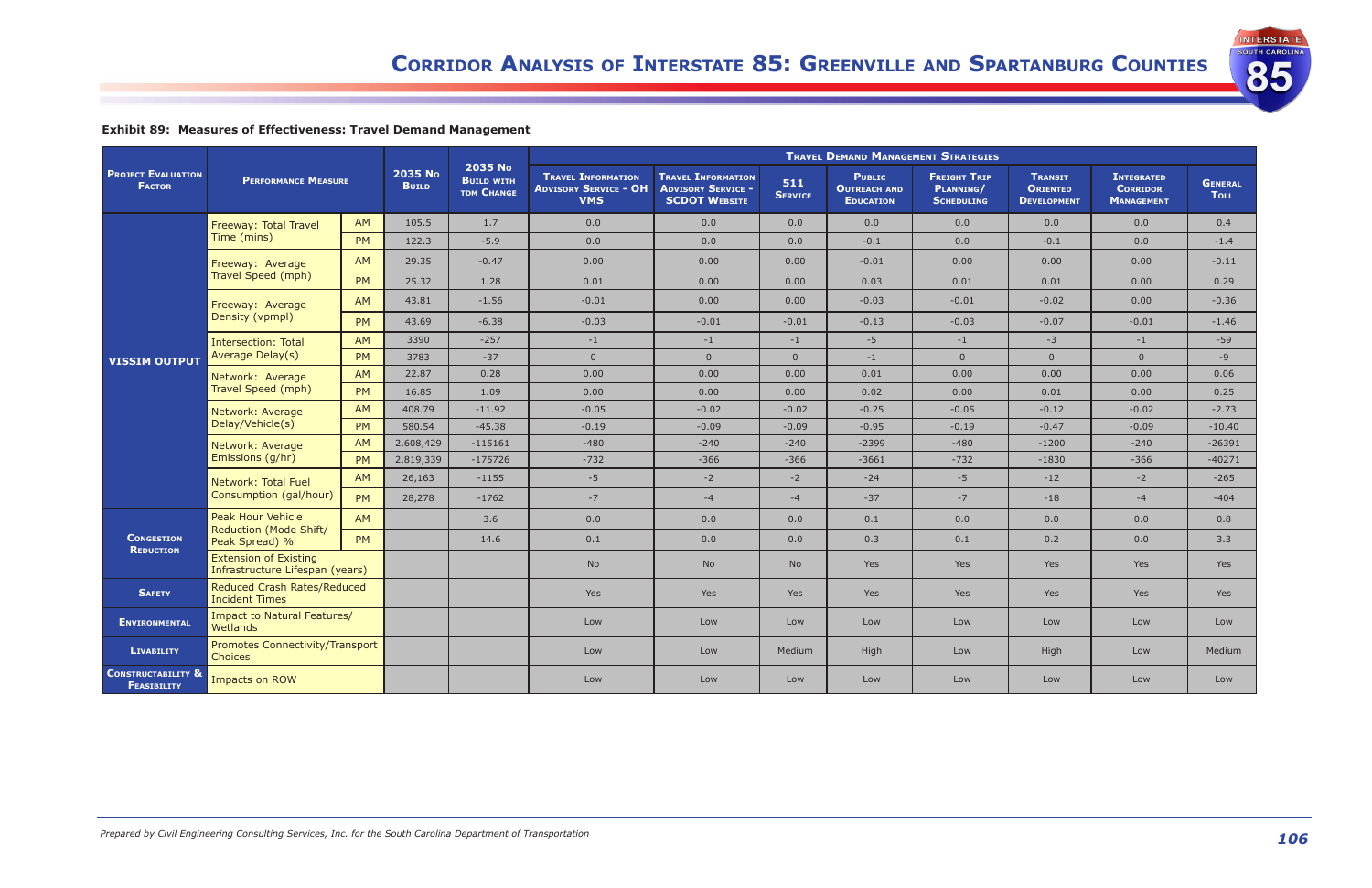INTERSTATE

85

# **Exhibit 90: Measures of Effectiveness: Modal Strategies**

|                                                     |                                                                    |                            |           |                                              | <b>TRAVEL DEMAND MANAGEMENT STRATEGIES</b> |                                  |                              |                                    |                                        |                                            |                                      |                                                                   |                                                                 |                                                |                                  |
|-----------------------------------------------------|--------------------------------------------------------------------|----------------------------|-----------|----------------------------------------------|--------------------------------------------|----------------------------------|------------------------------|------------------------------------|----------------------------------------|--------------------------------------------|--------------------------------------|-------------------------------------------------------------------|-----------------------------------------------------------------|------------------------------------------------|----------------------------------|
| <b>PROJECT EVALUATION</b><br><b>FACTOR</b>          |                                                                    | <b>PERFORMANCE MEASURE</b> |           | 2035 No BUILD<br>WITH MODAL<br><b>CHANGE</b> | <b>COMMUTER RAIL</b>                       | <b>HIGH SPEED</b><br><b>RAIL</b> | <b>EXPRESS</b><br><b>Bus</b> | <b>BUS RAPID</b><br><b>TRANSIT</b> | <b>RIDE SHARING</b><br><b>PROGRAMS</b> | <b>PARK</b><br>& RIDE<br><b>FACILITIES</b> | TAXI &<br><b>LIMOUSINE</b><br>TO GSP | <b>BICYCLE &amp;</b><br><b>PEDESTRIAN</b><br><b>OPPORTUNITIES</b> | <b>TRUCK TO</b><br><b>TRAIN FREIGHT</b><br><b>OPPORTUNITIES</b> | <b>TRUCK</b><br><b>PARKING</b><br><b>AREAS</b> | <b>TRANSIT</b><br><b>SERVICE</b> |
|                                                     | Freeway: Total Travel<br>Time (mins)                               | AM                         | 105.5     | 1.7                                          | 0.3                                        | 0.3                              | 0.2                          | 0.0                                | 0.2                                    | 0.6                                        | $\sim$                               |                                                                   | 0.1                                                             | 0.2                                            | 0.0                              |
|                                                     |                                                                    | <b>PM</b>                  | 122.3     | $-5.9$                                       | $-1.1$                                     | $-1.1$                           | $-0.7$                       | $-.01$                             | $-0.8$                                 | $-1.9$                                     |                                      | $\sim$                                                            | $-0.4$                                                          | $-0.6$                                         | $-0.1$                           |
|                                                     | Freeway: Average                                                   | AM.                        | 29.35     | $-0.47$                                      | $-0.09$                                    | $-0.09$                          | $-0.06$                      | $-0.01$                            | $-0.06$                                | $-0.15$                                    | $\sim$                               |                                                                   | $-0.03$                                                         | $-0.05$                                        | $-0.01$                          |
|                                                     | Travel Speed (mph)                                                 | PM                         | 25.32     | 1.28                                         | 0.24                                       | 0.23                             | 0.16                         | 0.02                               | 0.17                                   | 0.42                                       | $\sim$                               | $\sim$                                                            | 0.09                                                            | 0.13                                           | 0.02                             |
|                                                     | Freeway: Average                                                   | AM                         | 43.81     | $-1.56$                                      | $-0.29$                                    | $-0.29$                          | $-0.19$                      | $-0.02$                            | $-0.20$                                | $-0.51$                                    |                                      |                                                                   | $-0.11$                                                         | $-0.15$                                        | $-0.02$                          |
|                                                     | Density (vpmpl)                                                    | <b>PM</b>                  | 43.69     | $-6.38$                                      | $-1.20$                                    | $-1.17$                          | $-0.79$                      | $-0.08$                            | $-0.83$                                | $-2.08$                                    | $\sim$                               |                                                                   | $-0.46$                                                         | $-0.63$                                        | $-0.08$                          |
|                                                     | <b>Intersection: Total</b><br>Average Delay(s)                     | AM                         | 3390      | $-257$                                       | $-48$                                      | $-47$                            | $-32$                        | $-3$                               | $-34$                                  | $-84$                                      |                                      |                                                                   | $-18$                                                           | $-25$                                          | $-3$                             |
| <b>VISSIM OUTPUT</b>                                |                                                                    | <b>PM</b>                  | 3783      | $-37$                                        | $-7$                                       | $-7$                             | $-5$                         | $\overline{0}$                     | $-5$                                   | $-12$                                      | $\sim$                               |                                                                   | $-3$                                                            | $-4$                                           | $\overline{0}$                   |
|                                                     | Network: Average<br>Travel Speed (mph)                             | <b>AM</b>                  | 22.87     | 0.28                                         | 0.05                                       | 0.05                             | 0.03                         | 0.00                               | 0.04                                   | 0.09                                       | $\sim$                               |                                                                   | 0.02                                                            | 0.03                                           | 0.00                             |
|                                                     |                                                                    | <b>PM</b>                  | 16.85     | 1.09                                         | 0.20                                       | 0.20                             | 0.14                         | 0.01                               | 0.14                                   | 0.36                                       |                                      |                                                                   | 0.08                                                            | 0.11                                           | 0.01                             |
|                                                     | Network: Average<br>Delay/Vehicle(s)                               | AM.                        | 408.79    | $-11.92$                                     | $-2.24$                                    | $-2.18$                          | $-1.48$                      | $-0.16$                            | $-1.56$                                | $-3.90$                                    | $\sim$                               | $\sim$                                                            | $-0.86$                                                         | $-1.17$                                        | $-0.16$                          |
|                                                     |                                                                    | <b>PM</b>                  | 580.54    | $-45.38$                                     | $-8.52$                                    | $-8.30$                          | $-5.64$                      | $-0.59$                            | $-5.93$                                | $-14.83$                                   | $\sim$                               |                                                                   | $-3.26$                                                         | $-4.45$                                        | $-0.59$                          |
|                                                     | Network: Average<br>Emissions (g/hr)<br>Network: Total Fuel        | <b>AM</b>                  | 2,608,429 | $-115161$                                    | $-21632$                                   | $-21075$                         | $-14301.04$                  | $-1505$                            | $-15054$                               | $-37634$                                   |                                      |                                                                   | $-8280$                                                         | $-11290$                                       | $-1505$                          |
|                                                     |                                                                    | <b>PM</b>                  | 2,819,339 | $-175726$                                    | $-33009$                                   | $-32159$                         | $-21822$                     | $-2297$                            | $-22971$                               | $-57427$                                   |                                      |                                                                   | $-12634$                                                        | $-17228$                                       | $-2297$                          |
|                                                     |                                                                    | AM                         | 26,163    | $-1155$                                      | $-217$                                     | $-211$                           | $-143$                       | $-15$                              | $-151$                                 | $-377$                                     | $\sim$                               |                                                                   | $-83$                                                           | $-113$                                         | $-15$                            |
|                                                     | Consumption (gal/<br>hour)                                         | <b>PM</b>                  | 28,278    | $-1762$                                      | $-331$                                     | $-322$                           | $-219$                       | $-23$                              | $-230$                                 | $-576$                                     |                                      |                                                                   | $-127$                                                          | $-173$                                         | $-23$                            |
| <b>CONGESTION</b>                                   | Peak Hour Vehicle<br>Reduction (Mode Shift/Peak<br>Spread)         |                            |           | 3.6                                          | 3.6                                        | 0.7                              | 0.4                          | 0.0                                | 0.5                                    | 1.2                                        | $\sim$                               |                                                                   | 1.0                                                             | 1.4                                            | 0.2                              |
| <b>REDUCTION</b>                                    | <b>Extension of Existing</b><br>Infrastructure Lifespan<br>(years) |                            |           |                                              | Yes                                        | <b>Yes</b>                       | Yes                          | Yes                                | <b>Yes</b>                             | <b>Yes</b>                                 | <b>No</b>                            | <b>No</b>                                                         | Yes                                                             | <b>No</b>                                      | Yes                              |
| <b>SAFETY</b>                                       | Reduced Crash Rates/<br><b>Reduced Incident Times</b>              |                            |           |                                              | <b>Yes</b>                                 | <b>Yes</b>                       | Yes                          | Yes                                | Yes                                    | <b>Yes</b>                                 | <b>Yes</b>                           | Yes                                                               | Yes                                                             | Yes                                            | Yes                              |
| <b>ENVIRONMENTAL</b>                                | Impact to Natural Features/<br>Wetlands                            |                            |           |                                              | High                                       | Medium                           | Low                          | Low                                | Low                                    | Medium                                     | Low                                  | Low                                                               | Low                                                             | Low                                            | Low                              |
| <b>LIVABILITY</b>                                   | Promotes Connectivity/<br><b>Transport Choices</b>                 |                            |           |                                              | High                                       | Medium                           | High                         | High                               | High                                   | High                                       | High                                 | High                                                              | Low                                                             | Low                                            | High                             |
| <b>CONSTRUCTABILITY &amp;</b><br><b>FEASIBILITY</b> | Impacts on ROW                                                     |                            |           |                                              | High                                       | High                             | Low                          | Low                                | Low                                    | Medium                                     | Low                                  | Low                                                               | Low                                                             | Medium                                         | Low                              |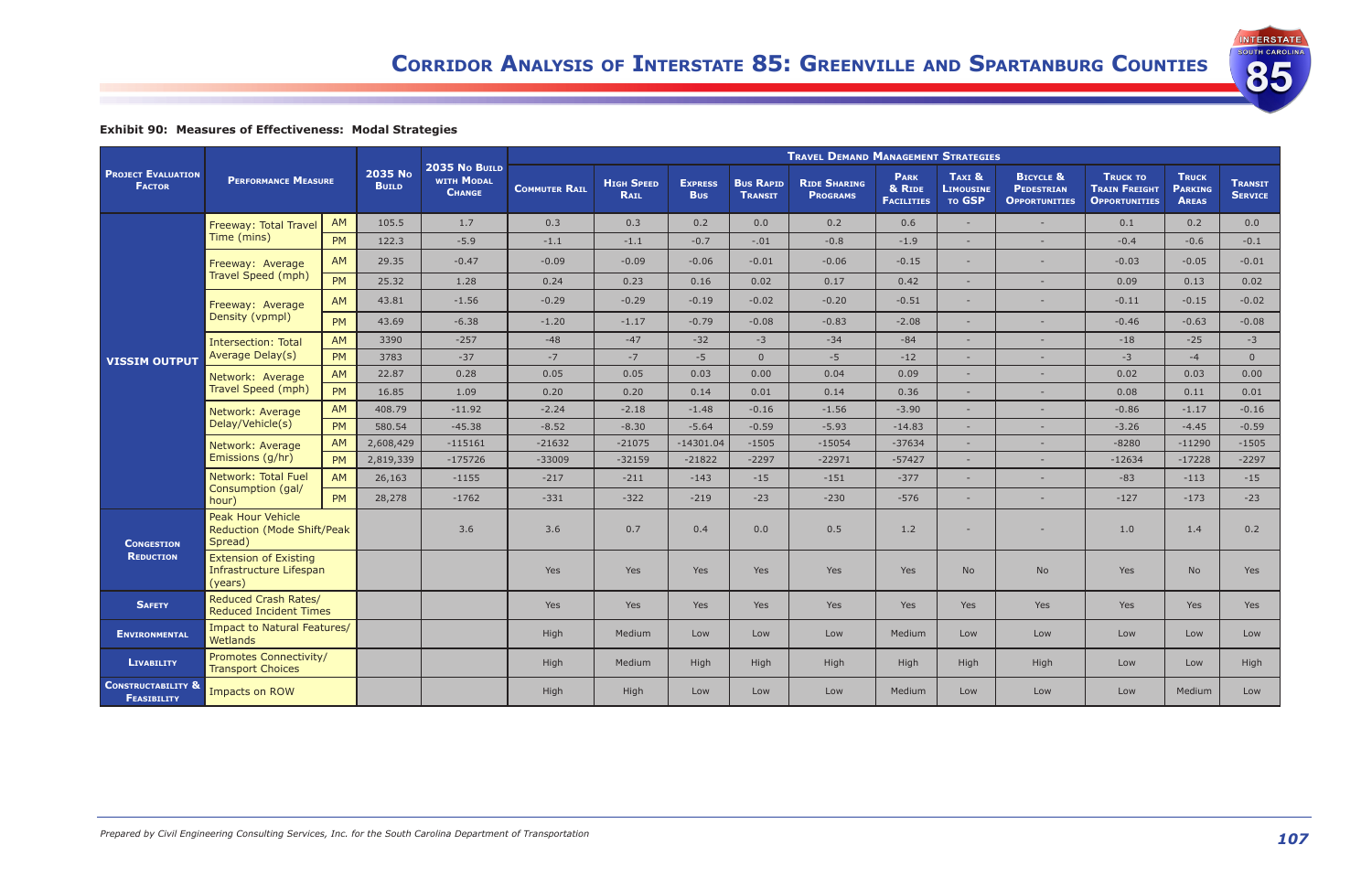**INTERSTATE OUTH CAROLINA** 

85

# **Exhibit 91: Measures of Effectiveness: Operational Strategies**

|                                                     |                                                                    |           |              |                                          |                                   |                 |                                  | <b>OPERATIONAL STRATEGIES</b>    |                                                                     |                                                         |                                                         |                                  |                                                            |
|-----------------------------------------------------|--------------------------------------------------------------------|-----------|--------------|------------------------------------------|-----------------------------------|-----------------|----------------------------------|----------------------------------|---------------------------------------------------------------------|---------------------------------------------------------|---------------------------------------------------------|----------------------------------|------------------------------------------------------------|
| <b>PROJECT EVALUATION</b>                           |                                                                    |           | 2035 No      | <b>2035 3 LANE</b>                       |                                   | <b>SIGNING</b>  |                                  |                                  | <b>ITS - TRAFFIC</b>                                                |                                                         | <b>SAFETY</b>                                           |                                  |                                                            |
| <b>FACTOR</b>                                       | <b>PERFORMANCE MEASURE</b>                                         |           | <b>BUILD</b> | <b>OPERATIONAL</b><br><b>IMPROVEMENT</b> | <b>INTERSTATE</b><br><b>RAMPS</b> | <b>MAINLINE</b> | <b>CROSSING</b><br><b>ROUTES</b> | <b>PARALLEL</b><br><b>ROUTES</b> | <b>CAMERAS &amp;</b><br><b>ENHANCED</b><br><b>MANAGEMENT SYSTEM</b> | <b>ENHANCED</b><br><b>INCIDENT</b><br><b>RESPONDERS</b> | <b>ACCIDENT</b><br><b>INVESTIGATION</b><br><b>AREAS</b> | <b>VISUAL</b><br><b>BARRIERS</b> | <b>MEDIAN &amp;</b><br><b>SHOULDER</b><br><b>TREATMENT</b> |
|                                                     | Freeway: Total Travel                                              | AM        | 105.5        | $-12.1$                                  | $-7.9$                            | $-0.4$          | $-0.1$                           | $-0.6$                           | $-1.2$                                                              | $-0.2$                                                  | $-0.5$                                                  | $-0.7$                           | $-0.5$                                                     |
|                                                     | Time (mins)                                                        | PM        | 122.3        | $-9.4$                                   | $-6.1$                            | $-0.3$          | $-0.1$                           | $-0.5$                           | $-0.9$                                                              | $-0.2$                                                  | $-0.4$                                                  | $-0.6$                           | $-0.4$                                                     |
|                                                     | Freeway: Average                                                   | AM        | 29.35        | 3.80                                     | 2.5                               | 0.1             | 0.0                              | 0.2                              | 0.4                                                                 | 0.1                                                     | 0.2                                                     | 0.2                              | 0.2                                                        |
|                                                     | Travel Speed (mph)                                                 | <b>PM</b> | 25.32        | 2.10                                     | 1.4                               | 0.1             | 0.0                              | 0.1                              | 0.2                                                                 | 0.0                                                     | 0.1                                                     | 0.1                              | 0.1                                                        |
|                                                     | Freeway: Average                                                   | <b>AM</b> | 43.72        | $-3.15$                                  | $-2.0$                            | $-0.1$          | 0.0                              | $-0.2$                           | $-0.3$                                                              | $-0.1$                                                  | $-0.1$                                                  | $-0.2$                           | $-0.1$                                                     |
|                                                     | Density (vpmpl)                                                    | <b>PM</b> | 43.69        | $-6.94$                                  | $-4.5$                            | $-0.2$          | $-0.1$                           | $-0.3$                           | $-0.7$                                                              | $-0.1$                                                  | $-0.3$                                                  | $-0.4$                           | $-0.3$                                                     |
|                                                     | <b>Intersection: Total</b><br>Average Delay(s)                     | <b>AM</b> | 3,390.0      | 203.6                                    | 152.7                             | 6.1             | 2.0                              | 6.1                              | 20.4                                                                | 4.1                                                     | 8.1                                                     | 4.1                              | 8.1                                                        |
| <b>VISSIM OUTPUT</b>                                |                                                                    | <b>PM</b> | 3,783.4      | $-199.9$                                 | $-149.9$                          | $-6.0$          | $-2.0$                           | $-6.0$                           | $-20.0$                                                             | $-4.0$                                                  | $-8.0$                                                  | $-4.0$                           | $-8.0$                                                     |
|                                                     | Network: Average<br>Travel Speed (mph)                             | AM        | 22.87        | 2.19                                     | 1.5                               | 0.0             |                                  | 0.1                              | 0.2                                                                 | 0.0                                                     | 0.1                                                     | 0.1                              | 0.1                                                        |
|                                                     |                                                                    | <b>PM</b> | 16.85        | 1.42                                     | 1.0                               | 0.0             |                                  | 0.0                              | 0.1                                                                 | 0.0                                                     | 0.1                                                     | 0.1                              | 0.1                                                        |
|                                                     | Network: Average                                                   | AM        | 408.79       | $-46.65$                                 | $-32.7$                           | $-0.5$          |                                  | $-1.4$                           | $-4.7$                                                              | $-0.9$                                                  | $-1.9$                                                  | $-1.9$                           | $-1.9$                                                     |
|                                                     | Delay/Vehicle(s)                                                   | <b>PM</b> | 580.54       | $-42.53$                                 | $-29.8$                           | $-0.4$          |                                  | $-1.3$                           | $-4.3$                                                              | $-0.9$                                                  | $-1.7$                                                  | $-1.7$                           | $-1.7$                                                     |
|                                                     | Network: Average                                                   | <b>AM</b> | 2,608,429    | 5,152                                    | 3761.0                            | 51.5            |                                  | 154.6                            | 412.2                                                               | 103.0                                                   | 206.1                                                   | 206.1                            | 206.1                                                      |
|                                                     | Emissions (g/hr)                                                   | <b>PM</b> | 2,819,339    | $-101,144$                               | $-73835.1$                        | $-1011.4$       |                                  | $-3034.3$                        | $-8091.5$                                                           | $-2022.9$                                               | $-4045.8$                                               | $-4045.8$                        | $-4045.8$                                                  |
|                                                     | Network: Total Fuel<br>Consumption (gal/                           | AM        | 26,163       | 51                                       | 37.2                              | 0.5             |                                  | 1.5                              | 4.1                                                                 | 1.0                                                     | 2.0                                                     | 2.0                              | 2.0                                                        |
|                                                     | hour)                                                              | <b>PM</b> | 28,278       | 1,014                                    | 740.2                             | 10.1            |                                  | 30.4                             | 81.1                                                                | 20.3                                                    | 40.6                                                    | 40.6                             | 40.6                                                       |
|                                                     | <b>Peak Hour Vehicle Reduction</b><br>(Mode Shift/Peak Spread)     |           |              |                                          | <b>No</b>                         | <b>No</b>       | <b>No</b>                        | Yes                              | <b>Yes</b>                                                          | <b>No</b>                                               | <b>No</b>                                               | No                               | No                                                         |
| <b>CONGESTION</b><br><b>REDUCTION</b>               | <b>Extension of Existing</b><br>Infrastructure Lifespan<br>(years) |           |              |                                          | <b>No</b>                         | <b>No</b>       | <b>No</b>                        | Yes                              | <b>No</b>                                                           | <b>No</b>                                               | No                                                      | No                               | N <sub>o</sub>                                             |
| <b>SAFETY</b>                                       | Reduced Crash Rates/<br><b>Reduced Incident Times</b>              |           |              |                                          | <b>Yes</b>                        | <b>Yes</b>      | <b>Yes</b>                       | Yes                              | Yes                                                                 | Yes                                                     | Yes                                                     | Yes                              | Yes                                                        |
| <b>ENVIRONMENTAL</b>                                | Impact to Natural Features/<br>Wetlands                            |           |              |                                          | Medium                            | Low             | Low                              | Medium                           | Low                                                                 | Low                                                     | Low                                                     | Low                              | Low                                                        |
| <b>LIVABILITY</b>                                   | <b>Promotes Connectivity/</b><br><b>Transport Choices</b>          |           |              |                                          | Low                               | Low             | Low                              | High                             | Medium                                                              | Low                                                     | Low                                                     | Low                              | Low                                                        |
| <b>CONSTRUCTABILITY &amp;</b><br><b>FEASIBILITY</b> | Impacts on ROW                                                     |           |              |                                          | Medium                            | Low             | Low                              | <b>Medium</b>                    | Low                                                                 | Low                                                     | Low                                                     | Low                              | Low                                                        |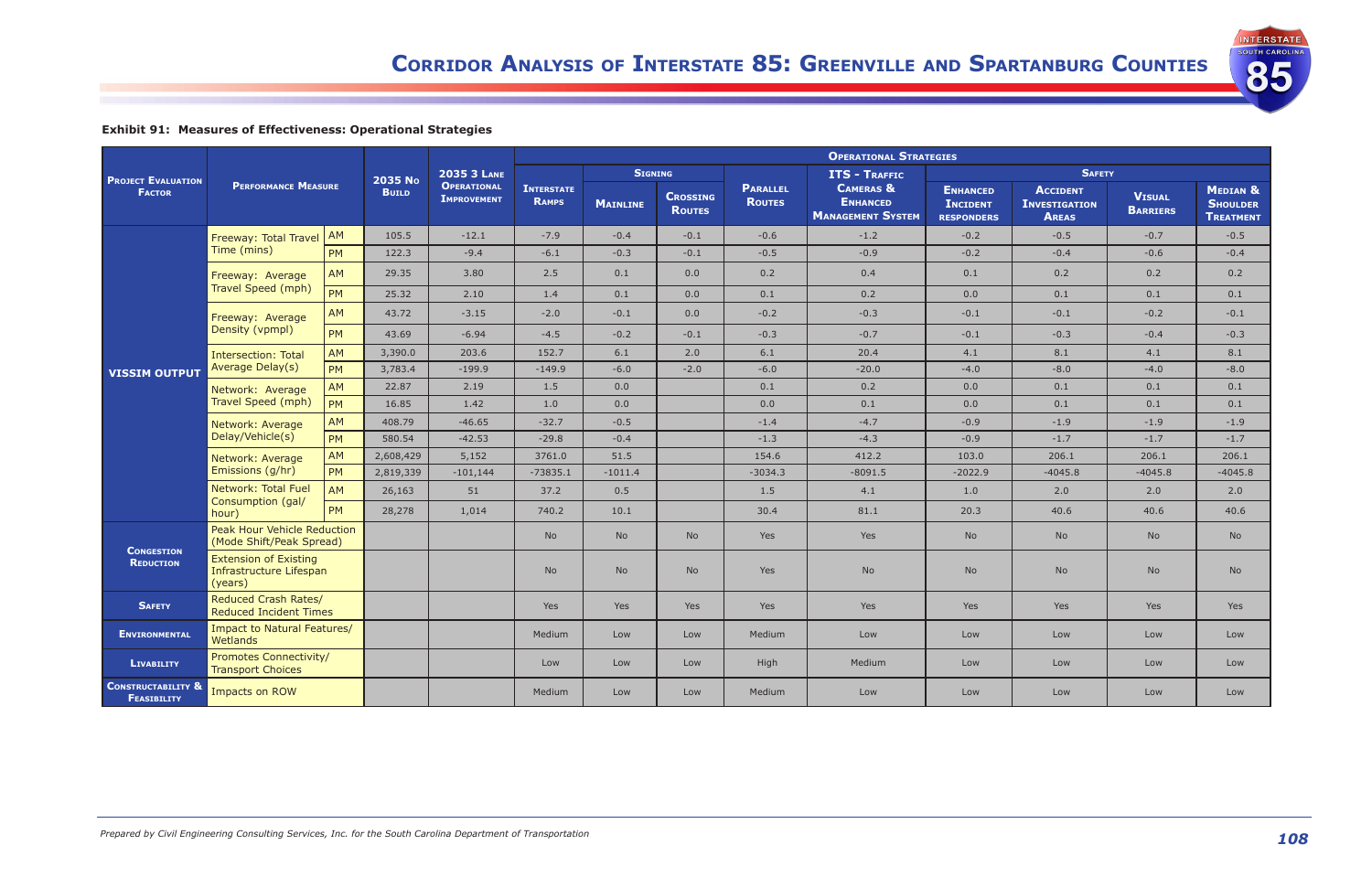

# **Exhibit 92: Measures of Effectiveness: Capacity Strategies**

| <b>PROJECT EVALUATION</b><br><b>FACTOR</b>          | <b>PERFORMANCE MEASURE</b>                                         |           | 2035 No<br><b>BUILD</b> | <b>CAPACITY</b><br><b>IMPROVEMENT</b><br><b>STRATEGIES</b><br>2035 4-LANE<br><b>CHANGE</b> | <b>2035 HOV</b><br><b>CHANGE</b> | <b>2035 HOT</b><br><b>CHANGE</b> |
|-----------------------------------------------------|--------------------------------------------------------------------|-----------|-------------------------|--------------------------------------------------------------------------------------------|----------------------------------|----------------------------------|
|                                                     | Freeway: Total Travel                                              | <b>AM</b> | 105.5                   | $-22.7$                                                                                    | $-7.7$                           | $-8.4$                           |
|                                                     | Time (mins)                                                        | <b>PM</b> | 122.3                   | $-30.3$                                                                                    | $-4.7$                           | $-9.6$                           |
|                                                     | Freeway: Average                                                   | <b>AM</b> | 29.35                   | 8.04                                                                                       | 2.31                             | 2.54                             |
|                                                     | Travel Speed (mph)                                                 | <b>PM</b> | 25.32                   | 8.33                                                                                       | 1.01                             | 2.15                             |
|                                                     | Freeway: Average                                                   | <b>AM</b> | 43.81                   | $-10.66$                                                                                   | $-8.28$                          | $-1.12$                          |
|                                                     | Density (vpmpl)                                                    | <b>PM</b> | 43.69                   | $-13.78$                                                                                   | $-13.38$                         | $-4.27$                          |
|                                                     | Intersection: Total                                                | <b>AM</b> | 3,390.0                 | 146.9                                                                                      | 294.7                            | 690.9                            |
| <b>VISSIM OUTPUT</b>                                | Average Delay(s)                                                   | <b>PM</b> | 3,783.4                 | 382.1                                                                                      | $-41.9$                          | 68.9                             |
|                                                     | Network: Average<br>Travel Speed (mph)                             | <b>AM</b> | 22.87                   | 2.81                                                                                       | 1.02                             | 0.8                              |
|                                                     |                                                                    | <b>PM</b> | 16.85                   | 5.64                                                                                       | 2.79                             | 2.2                              |
|                                                     | Network: Average                                                   | <b>AM</b> | 408.79                  | $-56.19$                                                                                   | $-30.65$                         | $-22.18$                         |
|                                                     | Delay/Vehicle(s)                                                   | <b>PM</b> | 580.54                  | $-149.78$                                                                                  | $-93.52$                         | $-73.58$                         |
|                                                     | Network: Average                                                   | <b>AM</b> | 2,608,429               | $-444,921$                                                                                 | $-61,750$                        | 57,703                           |
|                                                     | Emissions (q/hr)                                                   | <b>PM</b> | 2,819,339               | $-174,164$                                                                                 | $-171,432$                       | $-71,452$                        |
|                                                     | Network: Total Fuel<br>Consumption (gal/                           | <b>AM</b> | 26,163                  | $-451$                                                                                     | $-620$                           | 579                              |
|                                                     | hour)                                                              | <b>PM</b> | 28,278                  | $-1,747$                                                                                   | $-1,719$                         | 716                              |
|                                                     | Peak Hour Vehicle Reduction<br>(Mode Shift/Peak Spread)            |           |                         | <b>No</b>                                                                                  | <b>No</b>                        | <b>No</b>                        |
| <b>CONGESTION</b><br><b>REDUCTION</b>               | <b>Extension of Existing</b><br>Infrastructure Lifespan<br>(years) |           |                         | <b>No</b>                                                                                  | <b>No</b>                        | <b>No</b>                        |
| <b>SAFETY</b>                                       | Reduced Crash Rates/<br><b>Reduced Incident Times</b>              |           |                         | High                                                                                       | Low                              | Low                              |
| <b>ENVIRONMENTAL</b>                                | Impact to Natural Features/<br>Wetlands                            |           |                         | High                                                                                       | Low                              | Low                              |
| <b>LIVABILITY</b>                                   | <b>Promotes Connectivity/</b><br><b>Transport Choices</b>          |           |                         | Low                                                                                        | Low                              | Low                              |
| <b>CONSTRUCTABILITY &amp;</b><br><b>FEASIBILITY</b> | Impacts on ROW                                                     |           |                         | High                                                                                       | High                             | High                             |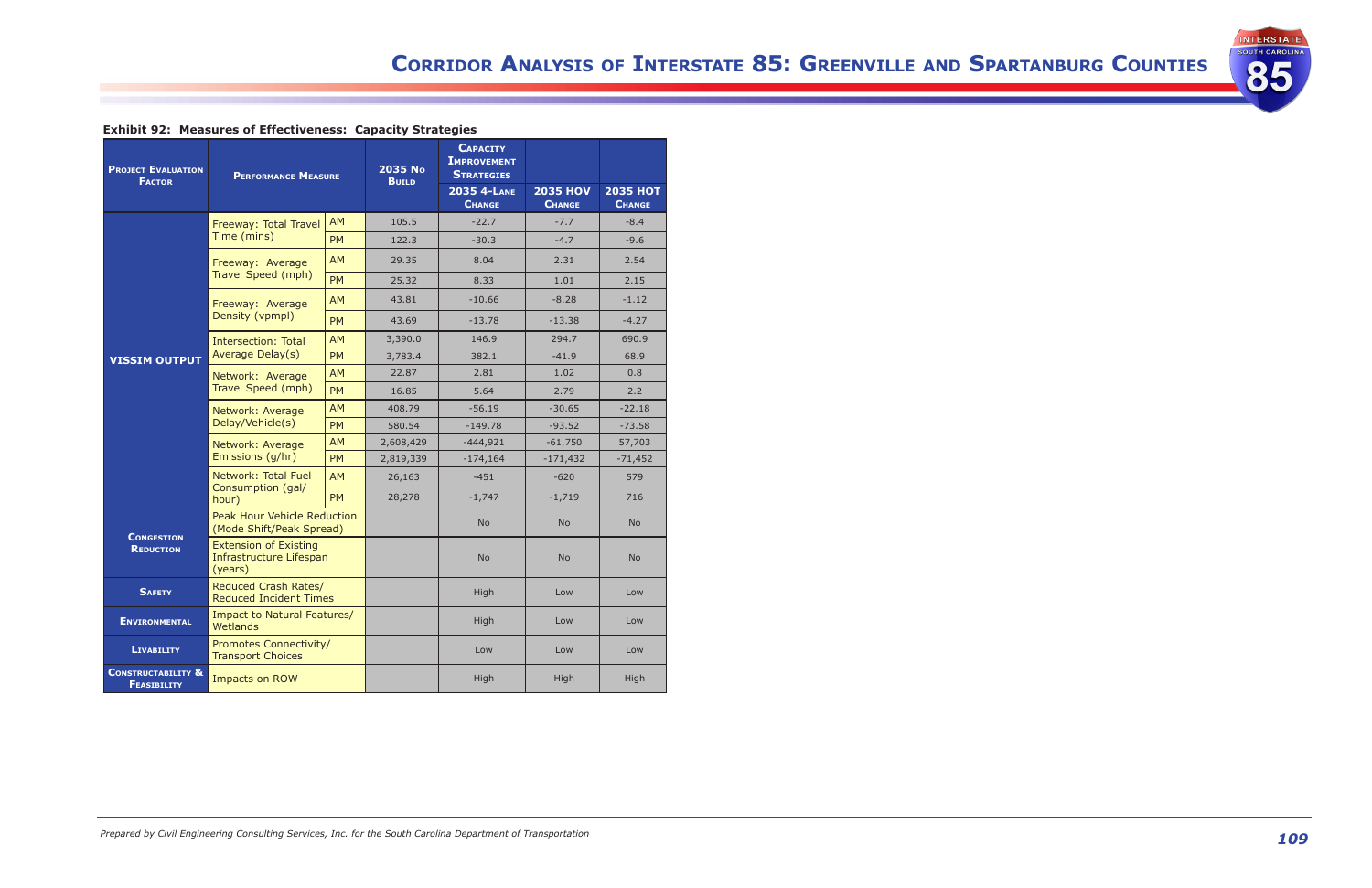



| D |
|---|
|   |
|   |
|   |
|   |
|   |
|   |
|   |
|   |
|   |
|   |
|   |
|   |
|   |
|   |
|   |
|   |
|   |
|   |
|   |

## **Exhibit 93: Travel Demand Management**

| <b>BENEFIT</b>                       |                                                                                                                                                                                                                                                                                                                                                                                                                                                             | <b>SUITABILITY</b>                                                                                                                                                                          |                                                                 |   |
|--------------------------------------|-------------------------------------------------------------------------------------------------------------------------------------------------------------------------------------------------------------------------------------------------------------------------------------------------------------------------------------------------------------------------------------------------------------------------------------------------------------|---------------------------------------------------------------------------------------------------------------------------------------------------------------------------------------------|-----------------------------------------------------------------|---|
|                                      | A                                                                                                                                                                                                                                                                                                                                                                                                                                                           | B                                                                                                                                                                                           | $\mathbf{C}$                                                    | D |
| 1                                    | <b>PUBLIC OUTREACH &amp; EDUCATION</b><br>(TDM4) Partner with major industries to make opportunities known<br>to employees and identify new opportunities to meet employers' and<br>employees' needs                                                                                                                                                                                                                                                        | <b>511 SERVICE</b><br>(TDM3) Add referral to SCDOT website &<br>continue to improve customer friendliness<br><b>INTEGRATED CORRIDOR MANAGEMENT (ICM)</b><br>(TDM7) Initiate ICM Focus Group |                                                                 |   |
| $\overline{2}$                       | <b>TRAVEL INFORMATION &amp; ADVISORY SERVICE</b><br>• (TDM1) Place additional overhead variable message signs over:<br>□ NBL between I-385 & Pelham Road<br>□ SBL between Woodruff Road & Laurens Road<br>D NBL between SC 101 & SC 290<br>□ SBL between SC 290 & SC 101<br>□ NBL south of US 25<br>• (TDM2) Add to SCDOT website<br>$\Box$ Information on Park & Ride<br>$\Box$ Information on transit opportunities<br>Information on Ride Share Programs | <b>FREIGHT TRIP PLANNING/SCHEDULING</b><br>(TDM5) Partner with major freight generators<br>& providers to identify & develop opportunities<br>to shift freight traffic to off-peak          |                                                                 |   |
| 3                                    | <b>TRANSIT ORIENTED DEVELOPMENT (TOD)</b><br>• (TDM6) Encourage local planning agencies to consider regulations that<br>favor TOD                                                                                                                                                                                                                                                                                                                           |                                                                                                                                                                                             |                                                                 |   |
| <b>High Priority to</b><br>Implement | <b>Medium Priority to</b><br><b>Low Priority to</b><br>Implement<br>Implement                                                                                                                                                                                                                                                                                                                                                                               | <b>Very Difficult to</b><br><b>Implement</b>                                                                                                                                                | Suitability: A (High) - D (Low)<br>Benefits: 1 (High) - 3 (Low) |   |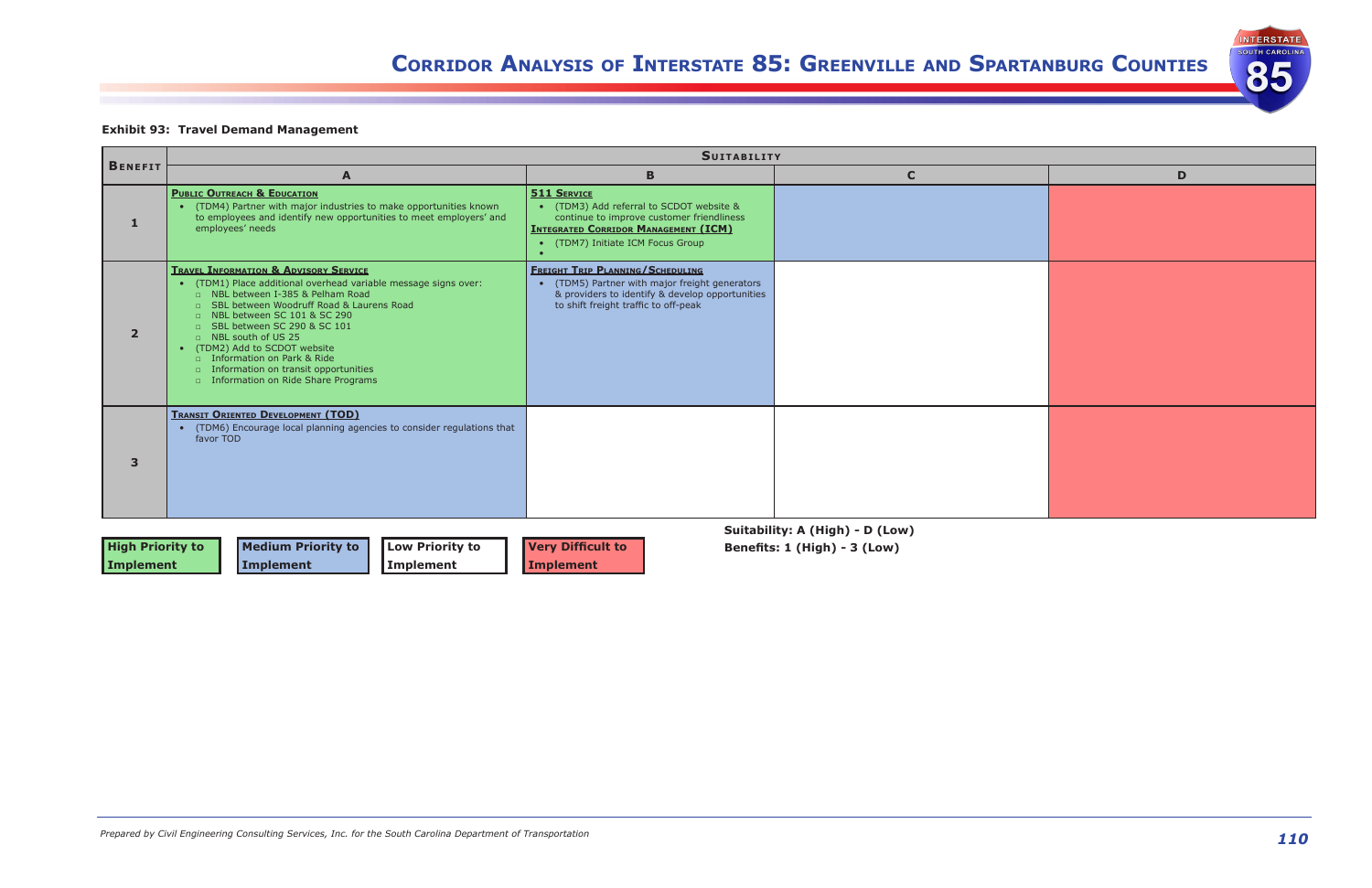

## **Exhibit 94: Modal**

|              | <b>SUITABILITY</b>                                                                                                                                                                                                                                                                                                                                                                                                                                                                                                                                                                                                                                                                                                                                                                                                                     |                                                                                                                                                                                                                                                                                                                                                                           |                                                                                                                                                        |                                                        |  |  |  |  |  |
|--------------|----------------------------------------------------------------------------------------------------------------------------------------------------------------------------------------------------------------------------------------------------------------------------------------------------------------------------------------------------------------------------------------------------------------------------------------------------------------------------------------------------------------------------------------------------------------------------------------------------------------------------------------------------------------------------------------------------------------------------------------------------------------------------------------------------------------------------------------|---------------------------------------------------------------------------------------------------------------------------------------------------------------------------------------------------------------------------------------------------------------------------------------------------------------------------------------------------------------------------|--------------------------------------------------------------------------------------------------------------------------------------------------------|--------------------------------------------------------|--|--|--|--|--|
| BENEFIT      | A                                                                                                                                                                                                                                                                                                                                                                                                                                                                                                                                                                                                                                                                                                                                                                                                                                      | B                                                                                                                                                                                                                                                                                                                                                                         | $\mathbf C$                                                                                                                                            |                                                        |  |  |  |  |  |
|              | (M3) EXPRESS BUS SERVICE<br>• Provide Service from Greenville to GSP Airport<br>Provide Service from Spartanburg to GSP Airport<br>$\bullet$<br>Use I-85 Shoulders for Bus Lane, Improve as Needed<br>$\bullet$<br>(M5) RIDE SHARING PROGRAM<br>(M5) Partner with major employers to develop programs & educate<br>employees on modal opportunities<br>(M6) PARK & RIDE FACILITIES<br>Develop Park & Ride facilities at the following locations:<br>n Augusta Road (existing transit service)<br>GSP Airport (transit service planned)<br>□ SC 101 (1.5 miles to transit service)<br>□ US 29 at I-85 (5.0 miles to transit service)<br>□ US 29 to Greer (transit service planned)<br>$\Box$ US 178 near Anderson<br>Develop Park & Ride website to include trip planner, transit information,<br>& bicycle & pedestrian accommodations |                                                                                                                                                                                                                                                                                                                                                                           | (M9) TRUCK TO TRAIN FREIGHT OPPORTUNITIES<br>Encourage Norfolk Southern in development of Crescent<br>Line (intermodal centers in Charlotte & Atlanta) | (M1) COMMUTER RAIL<br><b>Prepare Feasibility Study</b> |  |  |  |  |  |
| $\mathbf{2}$ | (M10) TRUCK PARKING AREAS<br>Develop truck parking areas at White Horse Road & SBL south of US 29<br>(M11) TRANSIT SERVICE<br>Provide bus service to Park & Ride facilities at SC 101 and at US 29                                                                                                                                                                                                                                                                                                                                                                                                                                                                                                                                                                                                                                     | (M4) Bus RAPID TRANSIT<br>Provide Service on US 29 (a parallel route), improve signal<br>operations to support bus transit<br>Phase 1 - Service from Greenville to Greer<br>Phase 2 - Services from Greer to Spartanburg<br>(M8) BICYCLE & PEDESTRIAN OPPORTUNITIES<br>• Provide bicycle racks at all Park & Ride lots<br>• Provide bicycle carriers on all transit buses | (M2) HIGH SPEED PASSENGER RAIL<br>Plan for supporting infrastructure and intermodal<br>transportation                                                  |                                                        |  |  |  |  |  |
|              |                                                                                                                                                                                                                                                                                                                                                                                                                                                                                                                                                                                                                                                                                                                                                                                                                                        |                                                                                                                                                                                                                                                                                                                                                                           | (M7) TAXI & LIMOUSINE SERVICE<br>No recommendation                                                                                                     |                                                        |  |  |  |  |  |

|                                 | D                                                      |
|---------------------------------|--------------------------------------------------------|
| <b>IITIES</b><br>nt of Crescent | (M1) COMMUTER RAIL<br><b>Prepare Feasibility Study</b> |
| anta)                           |                                                        |
|                                 |                                                        |
|                                 |                                                        |
|                                 |                                                        |
|                                 |                                                        |
|                                 |                                                        |
|                                 |                                                        |
|                                 |                                                        |
|                                 |                                                        |
|                                 |                                                        |
| rmodal                          |                                                        |
|                                 |                                                        |
|                                 |                                                        |
|                                 |                                                        |
|                                 |                                                        |
|                                 |                                                        |
|                                 |                                                        |

|                         |                                      |           |                          | Suitability: A (High) - D (Low) |
|-------------------------|--------------------------------------|-----------|--------------------------|---------------------------------|
| <b>High Priority to</b> | Medium Priority to   Low Priority to |           | <b>Very Difficult to</b> | Benefits: 1 (High) - 3 (Low)    |
| Implement               | Implement                            | Implement | Implement                |                                 |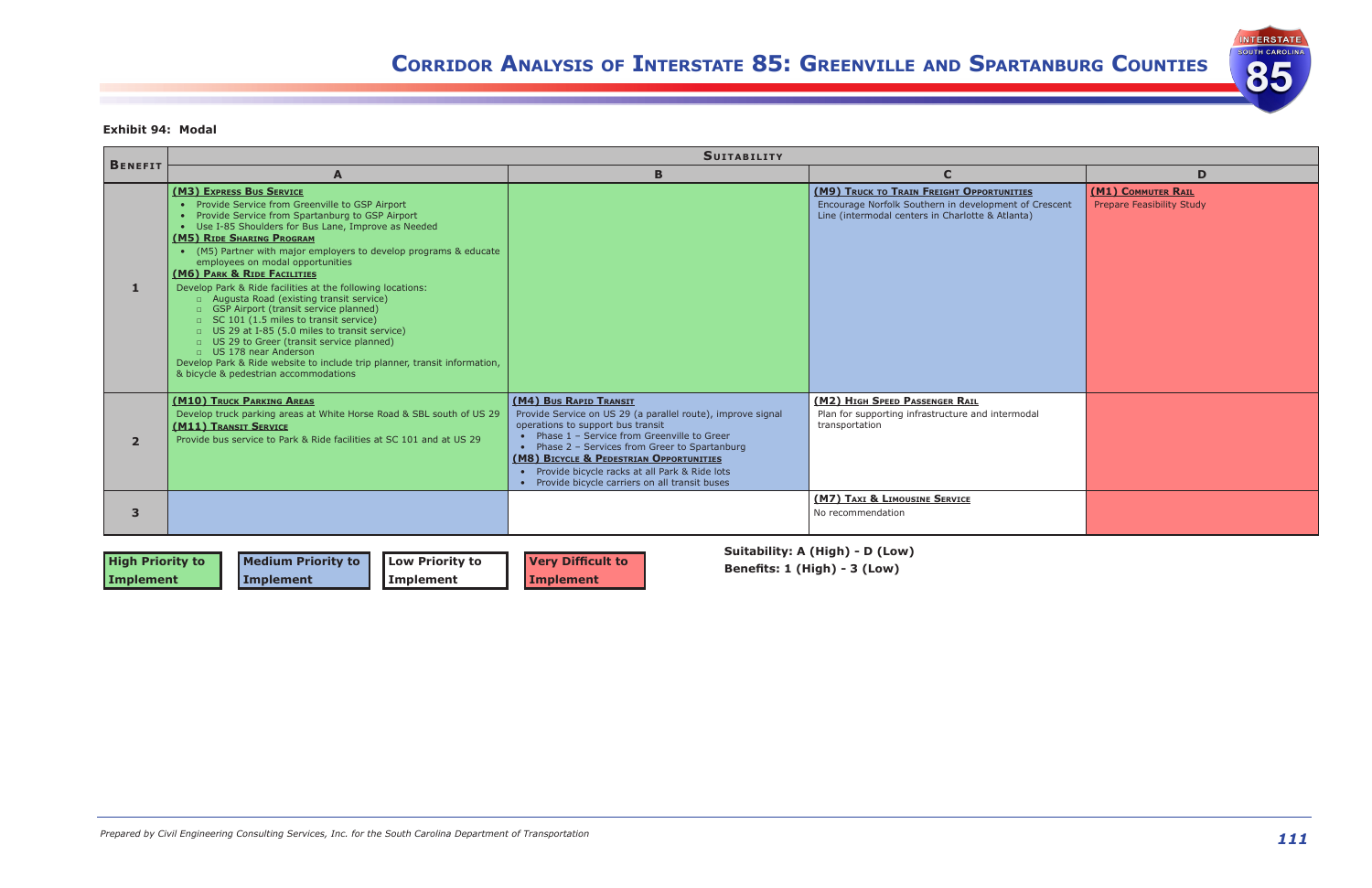

**INTERSTATE SOUTH CAROLINA** 

85

## **Exhibit 95: Traffic Operational Improvements**

|                                      | <b>SUITABILITY</b>                                                                                                                                                                                                                                                                                                                                                                                                                                                                                                                                                                                                                                                                                                                                                                                                                                                                                                                                                                                                                                                                                                                                                                             |                                                                                                                                                                                                                                                                                                                                                                                                                                                                                                                             |                                                                                                                                                                                                                                                                                                       |                                                                                                                         |  |  |  |  |  |  |
|--------------------------------------|------------------------------------------------------------------------------------------------------------------------------------------------------------------------------------------------------------------------------------------------------------------------------------------------------------------------------------------------------------------------------------------------------------------------------------------------------------------------------------------------------------------------------------------------------------------------------------------------------------------------------------------------------------------------------------------------------------------------------------------------------------------------------------------------------------------------------------------------------------------------------------------------------------------------------------------------------------------------------------------------------------------------------------------------------------------------------------------------------------------------------------------------------------------------------------------------|-----------------------------------------------------------------------------------------------------------------------------------------------------------------------------------------------------------------------------------------------------------------------------------------------------------------------------------------------------------------------------------------------------------------------------------------------------------------------------------------------------------------------------|-------------------------------------------------------------------------------------------------------------------------------------------------------------------------------------------------------------------------------------------------------------------------------------------------------|-------------------------------------------------------------------------------------------------------------------------|--|--|--|--|--|--|
| <b>BENEFIT</b>                       | A                                                                                                                                                                                                                                                                                                                                                                                                                                                                                                                                                                                                                                                                                                                                                                                                                                                                                                                                                                                                                                                                                                                                                                                              | B                                                                                                                                                                                                                                                                                                                                                                                                                                                                                                                           | C                                                                                                                                                                                                                                                                                                     | D                                                                                                                       |  |  |  |  |  |  |
| 1                                    | <b>LENGTHEN ACCELERATION/DECELERATION LANES</b><br>• (OP2) NB & SB-Increase length of acceleration lane from loops by striping<br>(OP4) SB-Lengthen deceleration lane to I-385/Woodruff Road exit<br>(OP11) Lengthen NB deceleration lane & SB acceleration lane at US 29<br>(OP12) Lengthen NB deceleration lane & SB acceleration lane at SC 129<br><b>CONSTRUCT 2 LANE EXITS/ENTRANCE</b><br>(OP1) SB-Revise exit to I-385/Woodruff Road to 2 lanes by re-striping<br>(OP5) NB-Construct 2 lane exit ramp at Pelham Road, lengthen deceleration<br>lane<br>(OP6) SB-Construct 2 lane exit ramp at Pelham Road, lengthen deceleration<br>lane<br>(OP7) NB-Construct 2 lane exit ramp at SC 290<br>(OP8) SB-Construct 2 lane exit ramp at SC 290<br>• (OP3) NB-Construct 2 lane exit ramp at Woodruff/I-385 CD Exit, lengthen<br>deceleration lane<br><b>MAINLINE SIGNING</b><br>(OP13) SB-Overhead sign at I-385/Woodruff Road exit<br>(OP14) Overhead sign I-85 SB & NB exits at Pelham Road<br><b>ITS - ACTIVE TRAFFIC MANAGEMENT</b><br>• (OP32A) Develop implementation plan for active traffic management<br><b>CROSSING ROUTE SIGNING</b><br>(OP20) Signing for SC 290 DDI Interchange | <b>ENHANCED INCIDENT RESPONDER SERVICES</b><br>(OP33) Relocate to near Brochman-McClimon<br>Interchange<br><b>OFF-ROAD CRASH INVESTIGATION</b><br>• (OP34) Construct I-85 SB & NB crash investigation<br>area                                                                                                                                                                                                                                                                                                               |                                                                                                                                                                                                                                                                                                       |                                                                                                                         |  |  |  |  |  |  |
| 2 <sup>2</sup>                       | <b>CONSTRUCT 2 LANE EXITS/ENTRANCE</b><br>(OP9) NB-Construct 2 lane exit ramp at SC 14<br>• (OP10) SB-Construct 2 lane acceleration lanes and ramps at SC 14<br><b>MAINLINE SIGNING</b><br>(OP15) Overhead sign on I-85 NB at Brockman-McClimon Road<br>(OP16) Overhead sign south of Brockman-McClimon Road for SC 14 and Airport<br>interchanges<br><b>ITS - EXISTING TRAFFIC MANAGEMENT</b><br>(OP32) Expand traffic camera coverage on I-85 and expand the incident<br>management system to non-interstate routes<br><b>SAFETY</b><br>• Move the Incident Responders Operation<br>• Off Road Crash Investigation - One Site in each Direction<br><b>MEDIAN AND SHOULDER TREATMENTS</b><br>• Double Yellow Raised Pavement Markers<br>(OP35) Install delineators on median barrier                                                                                                                                                                                                                                                                                                                                                                                                          | <b>CROSSING ROUTE SIGNING</b><br>(OP17) Six overhead signs on Pelham Road<br>(OP18) Six overhead signs on US 29<br>(OP19) Six overhead signs on US 276 (Laurens<br>$\bullet$<br>Road)<br><b>PARALLEL ROUTES OPPORTUNITIES</b><br>(OP26) Extend frontage road from SC 14 to SC 101<br>(OP23) Widen Garlington Road to 4 lanes from<br>Garlington to Farringdon<br>(OP24) Widen Roper Mountain Road to 4 lanes from<br>Garlington to Farringdon<br>(OP25) Widen Blacks Drive to 4 lanes from Pelham<br>to Roper Mountain Road |                                                                                                                                                                                                                                                                                                       |                                                                                                                         |  |  |  |  |  |  |
| 3                                    | <b>ADDING VISUAL BARRIERS</b><br>• (OP36) Raise median barrier height                                                                                                                                                                                                                                                                                                                                                                                                                                                                                                                                                                                                                                                                                                                                                                                                                                                                                                                                                                                                                                                                                                                          | <b>PARALLEL ROUTES OPPORTUNITIES</b><br>• (OP21) Connect Kings Road to Duvall Drive<br>• (OP22) Connect Dairy Drive to Wrenwood Drive                                                                                                                                                                                                                                                                                                                                                                                       | <b>PARALLEL ROUTES OPPORTUNITIES</b><br>• (OP27) Improve signals & install traffic camera<br>along US 29<br>• (OP28) Improve signals & install traffic camera<br>along SC 146/SC 296<br>• (OP29) Improve signals & install traffic camera<br>along Woodruff Road, Verdae Boulevard, &<br>Laurens Road | <b>MANAGED LANES</b><br>• (OP30) Convert one<br>lane in each direction<br>• (OP31) Convert one<br>lane in each directio |  |  |  |  |  |  |
| <b>High Priority to</b><br>Implement | <b>Medium Priority to</b><br><b>Low Priority to</b><br>Implement<br><b>Implement</b>                                                                                                                                                                                                                                                                                                                                                                                                                                                                                                                                                                                                                                                                                                                                                                                                                                                                                                                                                                                                                                                                                                           | Suitability: A (High) - D (Low)<br><b>Very Difficult to</b><br>Benefits: 1 (High) - 3 (Low)<br>Implement                                                                                                                                                                                                                                                                                                                                                                                                                    |                                                                                                                                                                                                                                                                                                       |                                                                                                                         |  |  |  |  |  |  |

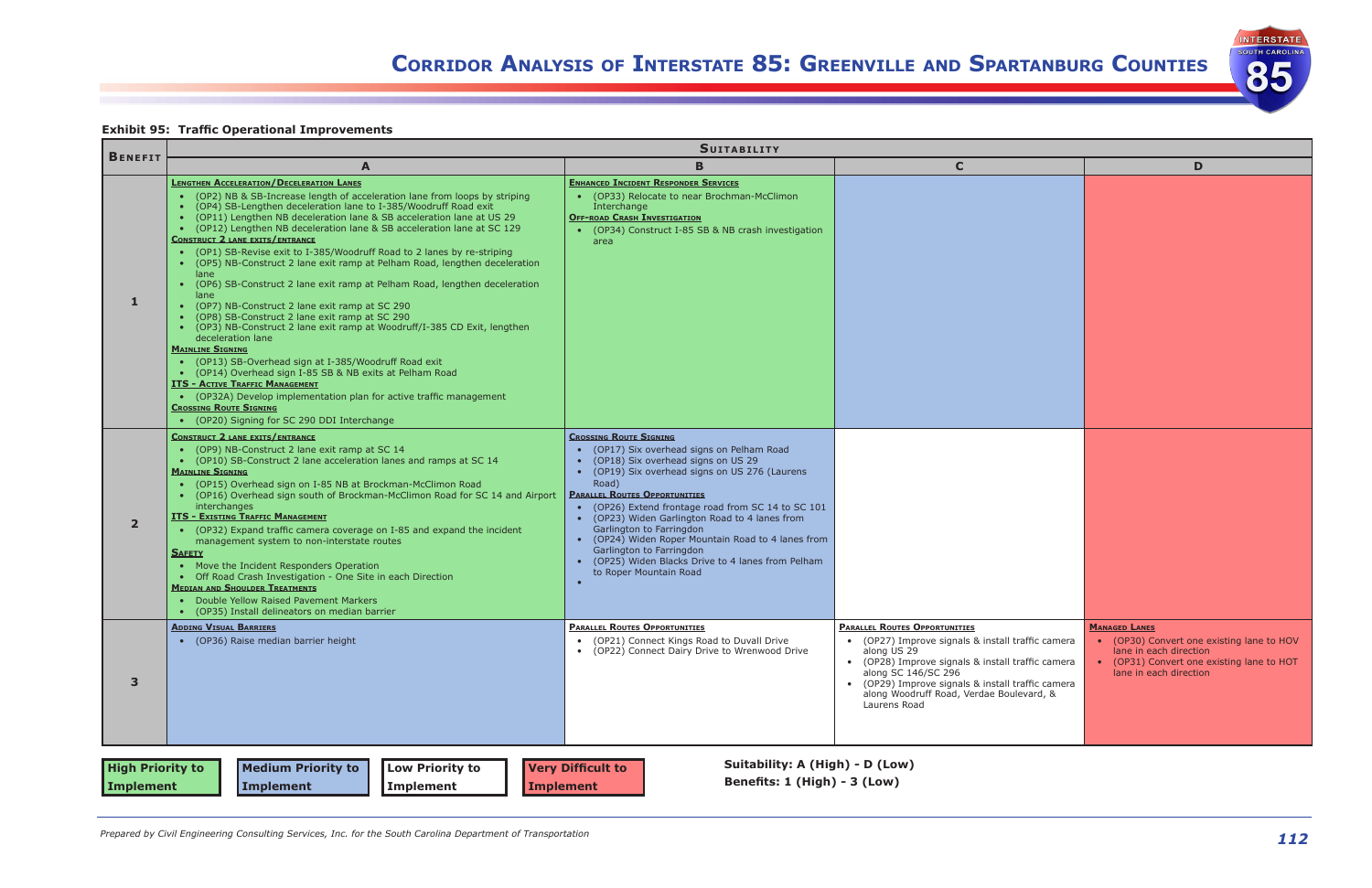



| D |
|---|
|   |
|   |
|   |
|   |
|   |
|   |
|   |
|   |
|   |
|   |
|   |
|   |
|   |
|   |
|   |
|   |
|   |
|   |
|   |
|   |
|   |
|   |
|   |
|   |
|   |
|   |
|   |

# **Exhibit 96: Capacity Improvements**

|                |                                                                                                                                                                                                                                                                                                                                                                                                                                                                                                                                                                                                                                                                                                                                                                                                                                                                              | <b>SUITABILITY</b>                                                                                                                                                                                                                                                                                                                                                                                                                                               |             |   |
|----------------|------------------------------------------------------------------------------------------------------------------------------------------------------------------------------------------------------------------------------------------------------------------------------------------------------------------------------------------------------------------------------------------------------------------------------------------------------------------------------------------------------------------------------------------------------------------------------------------------------------------------------------------------------------------------------------------------------------------------------------------------------------------------------------------------------------------------------------------------------------------------------|------------------------------------------------------------------------------------------------------------------------------------------------------------------------------------------------------------------------------------------------------------------------------------------------------------------------------------------------------------------------------------------------------------------------------------------------------------------|-------------|---|
| <b>BENEFIT</b> | A                                                                                                                                                                                                                                                                                                                                                                                                                                                                                                                                                                                                                                                                                                                                                                                                                                                                            | B                                                                                                                                                                                                                                                                                                                                                                                                                                                                | $\mathbf C$ | D |
| 1              | <b>CONSTRUCT LANES ON I-85</b><br>• (C6) Add 4th NB lane from end of 4th lane to Pelham Road exit<br>• (C7) Add 4th SB lane from Pelham Road to I-385/Woodruff CD exit<br>• (C4) Add 4th SB lane Woodruff Road to Laurens Road<br>• (C8) Add 4th NB lane from Pelham Road entrance ramp to SC 14<br>exit<br>• (C9) Add 4th SB lane from SC 14 entrance ramp to Pelham Road<br>exit<br>• (C1) Add 4th SB lane from Pleasantburg Drive to White Horse Road<br>• (C5) Add 4th NB lane from CD entrance to Laurens Road exit<br><b>RECONSTRUCT INTERCHANGE</b><br>• (C11) Reconstruct I-385 Interchange                                                                                                                                                                                                                                                                          | <b>CONSTRUCT LANES ON I-85</b><br>• (C28) Add 5th SB lane from SC 14 entrance to<br>I-385 exit<br>• (C29) Add 5th NB lane from Pelham Road<br>entrance ramp to SC 14 exit ramp<br>• (C25) Add 5th NB lane from CD entrance ramp<br>to Laurens Road exit<br>• (C26) Add 5th SB lane from Laurens Road<br>entrance ramp to CD exit ramp<br>• (C27) Add 5th SB Lane from Laurens Road exit<br>ramp to Woodruff Road entrance ramp<br>• (C33) Temporary shoulder use |             |   |
| $\overline{2}$ | <b>CONSTRUCT LANES ON I-85</b><br>• (C2) Add 4th SB lane from Laurens Road to CD exit ramp<br>• (C12) Add 4th SB lane from CD exit near Mauldin Road to<br>Pleasantburg<br>• (C13) Add 4th SB lane within Pelham Road interchange<br>• (C14) Add 4th NB lane within Pelham Road interchange<br>• (C16) Add 4th SB lane from SC 101 entrance ramp to SC 14<br>• (C17) SB-2 lane exit ramp at SC 14/Aviation Drive - lengthen<br>deceleration lane<br>• (C15) Add 4th NB lane from SC 14 entrance ramp to SC 129<br>• (C22) Add 5th NB lane from SC 129 to I-85 Bus<br>• (C18) Add 4th NB lane SC 14 to SC 14/Aviation Drive entrance ramp<br>• (C19) Add 4th SB lane from I-85 Business to SC 101<br>• (C20) Add 4th NB lane from Laurens Road exit to Woodruff Road/I-<br>385 CD<br><b>RECONSTRUCT INTERCHANGE</b><br>• (C10) Convert SC 290 interchange to DDI<br>$\bullet$ | <b>CONSTRUCT LANES ON I-85</b><br>• (C23) Add 4th NB lane from I-85 Business to<br>I-26 exit ramp<br>• (C24) Add 5th SB lane from Augusta Road<br>entrance ramp to White Horse Road exit ramp<br><b>INTERCHANGE IMPROVEMENTS</b><br>• (C3) Convert Laurens Road interchange to<br>Parclo A<br><b>MANAGED LANES</b><br>(C31) Construct HOV lane only<br>• (C32) Construct HOT lane only                                                                           |             |   |
| $\mathbf{3}$   | <b>CONSTRUCT LANES ON I-85</b><br>• (C21) NB-2 lane exit ramp at Brochman-McClimon Road<br>• (C30) Add 5th NB Lane from SC 101 entrance ramp to SC 290 exit<br>ramp                                                                                                                                                                                                                                                                                                                                                                                                                                                                                                                                                                                                                                                                                                          |                                                                                                                                                                                                                                                                                                                                                                                                                                                                  |             |   |

| <b>High Priority to</b> | Medium Priority to | Low Priority to    | <b>Very Difficult to</b> | Suitability: A (High) - D (Low) |
|-------------------------|--------------------|--------------------|--------------------------|---------------------------------|
| Implement               | Implement          | <b>I</b> Implement | Implement                |                                 |
|                         |                    |                    |                          | Benefits: 1 (High) - 3 (Low)    |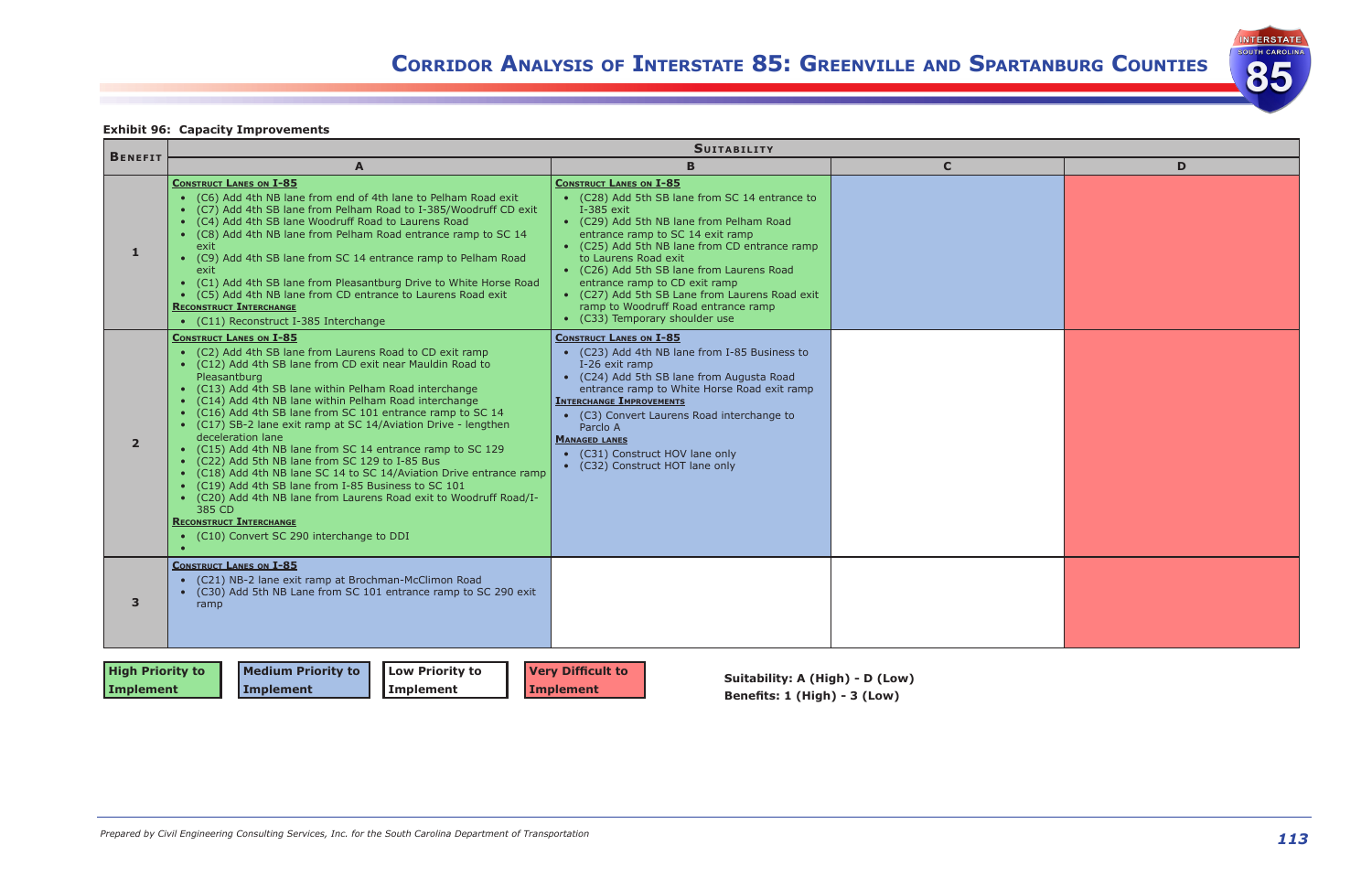

INTERSTATE

85

**Exhibit 97: Estimated Cost to Benefit Table**

|                                                                      | <b>ESTIMATES COST</b> |                                                                                                                                                                                                                                                                                                                                                                                                                                                                                                                                                                                                                                                                                                                                                                                                                                                                                                                                                                                                                                                                                                                                                                                                                                                                                                                                                                                                                                                                                                                                                                                                                                                                                                                                                                                                                                                                                                                                                                                                                                                                                                                                                                                                                                                                                                            |                                                                                                                                                                                                                                                                                                                                                                                                                                                                                                                                                                                                                                                                                                                                                                                                                                                                                                    |                                        |  |  |  |  |
|----------------------------------------------------------------------|-----------------------|------------------------------------------------------------------------------------------------------------------------------------------------------------------------------------------------------------------------------------------------------------------------------------------------------------------------------------------------------------------------------------------------------------------------------------------------------------------------------------------------------------------------------------------------------------------------------------------------------------------------------------------------------------------------------------------------------------------------------------------------------------------------------------------------------------------------------------------------------------------------------------------------------------------------------------------------------------------------------------------------------------------------------------------------------------------------------------------------------------------------------------------------------------------------------------------------------------------------------------------------------------------------------------------------------------------------------------------------------------------------------------------------------------------------------------------------------------------------------------------------------------------------------------------------------------------------------------------------------------------------------------------------------------------------------------------------------------------------------------------------------------------------------------------------------------------------------------------------------------------------------------------------------------------------------------------------------------------------------------------------------------------------------------------------------------------------------------------------------------------------------------------------------------------------------------------------------------------------------------------------------------------------------------------------------------|----------------------------------------------------------------------------------------------------------------------------------------------------------------------------------------------------------------------------------------------------------------------------------------------------------------------------------------------------------------------------------------------------------------------------------------------------------------------------------------------------------------------------------------------------------------------------------------------------------------------------------------------------------------------------------------------------------------------------------------------------------------------------------------------------------------------------------------------------------------------------------------------------|----------------------------------------|--|--|--|--|
| <b>BENEFIT</b>                                                       | <b>YEAR</b>           | $$0 - 10$ MILLION                                                                                                                                                                                                                                                                                                                                                                                                                                                                                                                                                                                                                                                                                                                                                                                                                                                                                                                                                                                                                                                                                                                                                                                                                                                                                                                                                                                                                                                                                                                                                                                                                                                                                                                                                                                                                                                                                                                                                                                                                                                                                                                                                                                                                                                                                          | \$10 - 100 MILLION                                                                                                                                                                                                                                                                                                                                                                                                                                                                                                                                                                                                                                                                                                                                                                                                                                                                                 | <b>ABOVE \$100 MILLION</b>             |  |  |  |  |
| <b>SIGNIFICANT IMPACT</b><br><b>ON REDUCING</b><br><b>CONGESTION</b> | 2012<br>2015          | (M5) Ride Sharing Programs<br>(M6) Park & Ride Facilities at the following locations:<br>Augusta Road (existing transit service)<br>GSP Airport (transit service planned)<br>$\Box$ SC 101 (1.5 miles to transit service)<br>US 29 at I-85 (5.0 miles to transit service)<br>□ US 29 to Greer (transit service planned)<br>US 178 near Anderson<br>□ Cleveland Street at Spartanburg<br>• Develop Park & Ride website to include trip planner, transit information, & bicycle<br>& pedestrian accommodations<br>(TDM3) 511 Service - Add referral to SCDOT website & continue to improve customer<br>friendliness<br>(TDM4) Public Outreach & Education-Partner with major industries to make<br>opportunities known to employees and identify new opportunities to meet employers'<br>and employees' needs<br>(TDM7) Initiate ICM Focus Group (2013)<br>(OP1) SB-Revise exit to I-385/Woodruff Road to 2 lanes by re-striping<br>(OP2) NB & SB-Increase length of acceleration lane from loops by striping<br>(OP13) SB-Overhead sign at I-385/Woodruff Road exit<br>(C33) Temporary Shoulder Use<br>(OP32A) Develop implementation plan for Active Traffic Management<br>(OP3) NB-2 lane exit ramp at Woodruff/I-385 CD exit - lengthen deceleration lane<br>(OP4) SB-Lengthen deceleration lane to I-385/Woodruff Road exit<br>(OP5) Construct 2-lane exit and ramp NB at Pelham Road, lengthen deceleration lane<br>(OP6) Construct 2-lane exit ramp SB at Pelham Road, lengthen deceleration lane<br>(OP8) Construct 2-lane exit ramp SB at SC 290, lengthen deceleration lane<br>(OP7) Construct 2-lane exit ramp NB at SC 290, lengthen deceleration lane<br>(OP11) Lengthen NB deceleration lane & SB acceleration lane at US 29<br>(OP12) Lengthen NB deceleration lane & SB acceleration lane at SC 129<br>(C6) NB-4th lane from end 4th lane to Pelham Road exit<br>(M3) Express Bus Service<br>n Provide Service from Greenville to GSP Airport<br>D Provide Service from Spartanburg to GSP Airport<br>D Use I-85 Shoulders for Bus Lane, Improve as Needed<br>(OP14) Overhead sign I-85 SB & NB exits at Pelham Road<br>(OP20) Signing for SC 290 DDI Interchange<br>(OP34) Construct I-85 SB & NB crash investigation area<br>(C6) Add 4th NB lane from end of 4th lane to Pelham Road exit | (C7) SB-4th lane from Pelham Road to CD exit to I-385/Woodruff<br>(C4) SB-4th lane Woodruff Road to Laurens Road - 2 lane exit ramp<br>(C8) NB-4th lane from Pelham Road entrance ramp to SC 14 exit<br>(C9) SB-4th lane from SC 14 entrance ramp to Pelham Road exit<br>(C1) SB-4th lane from Pleasantburg Drive to White Horse Road<br>(C2) SB-4th lane from Laurens Road to CD exit<br>(C5) NB-4th lane from CD entrance to Laurens Road exit - 2 lane entrance ramp<br>(M1) Commuter Rail<br>(C1) Add 4th SB lane from Pleasantburg Drive to White Horse Road<br>(C4) Add 4th SB lane Woodruff Road to Laurens Road<br>(C5) Add 4th NB lane from CD entrance to Laurens Road exit<br>(C7) Add 4th SB lane from Pelham Road to I-385/Woodruff CD exit<br>(C8) Add 4th NB lane from Pelham Road entrance ramp to SC 14 exit<br>(C9) Add 4th SB lane from SC 14 entrance ramp to Pelham Road exit |                                        |  |  |  |  |
|                                                                      | 2020                  |                                                                                                                                                                                                                                                                                                                                                                                                                                                                                                                                                                                                                                                                                                                                                                                                                                                                                                                                                                                                                                                                                                                                                                                                                                                                                                                                                                                                                                                                                                                                                                                                                                                                                                                                                                                                                                                                                                                                                                                                                                                                                                                                                                                                                                                                                                            |                                                                                                                                                                                                                                                                                                                                                                                                                                                                                                                                                                                                                                                                                                                                                                                                                                                                                                    | (C11) Reconstruct I-385<br>Interchange |  |  |  |  |
|                                                                      | 2025                  | (C14) NB-4th lane within Pelham Road interchange<br>(C13) SB-4th lane within Pelham Road interchange                                                                                                                                                                                                                                                                                                                                                                                                                                                                                                                                                                                                                                                                                                                                                                                                                                                                                                                                                                                                                                                                                                                                                                                                                                                                                                                                                                                                                                                                                                                                                                                                                                                                                                                                                                                                                                                                                                                                                                                                                                                                                                                                                                                                       |                                                                                                                                                                                                                                                                                                                                                                                                                                                                                                                                                                                                                                                                                                                                                                                                                                                                                                    |                                        |  |  |  |  |
|                                                                      | 2030                  |                                                                                                                                                                                                                                                                                                                                                                                                                                                                                                                                                                                                                                                                                                                                                                                                                                                                                                                                                                                                                                                                                                                                                                                                                                                                                                                                                                                                                                                                                                                                                                                                                                                                                                                                                                                                                                                                                                                                                                                                                                                                                                                                                                                                                                                                                                            | (C28) Add 5th SB lane from SC 14 entrance to I-385 exit<br>(C29) Add 5th NB lane from Pelham Road entrance ramp to SC 14 exit ramp                                                                                                                                                                                                                                                                                                                                                                                                                                                                                                                                                                                                                                                                                                                                                                 |                                        |  |  |  |  |
|                                                                      | 2035                  | (C25) Add 5th NB lane from CD entrance ramp to Laurens Road exit<br>(C26) Add 5th SB lane from Laurens Road entrance ramp to CD exit ramp                                                                                                                                                                                                                                                                                                                                                                                                                                                                                                                                                                                                                                                                                                                                                                                                                                                                                                                                                                                                                                                                                                                                                                                                                                                                                                                                                                                                                                                                                                                                                                                                                                                                                                                                                                                                                                                                                                                                                                                                                                                                                                                                                                  | (C27) Add 5th SB Lane from Laurens Road exit ramp to Woodruff Road entrance ramp                                                                                                                                                                                                                                                                                                                                                                                                                                                                                                                                                                                                                                                                                                                                                                                                                   |                                        |  |  |  |  |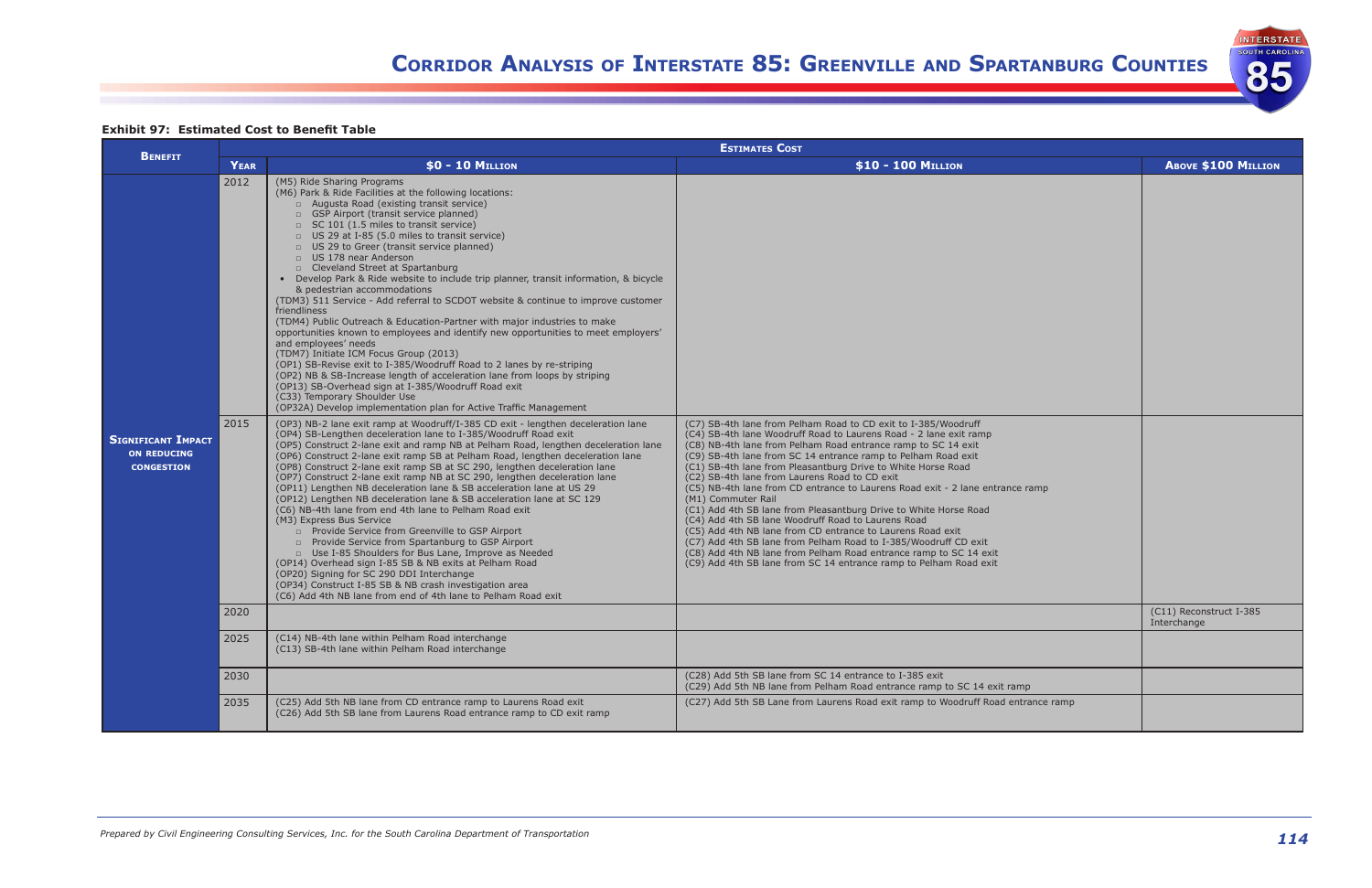### **Exhibit 97: Estimated Cost to Benefit Table Continued**

|                                                                   | <b>ESTIMATES COST</b> |                                                                                                                                                                                                                                                                                                                                                                                                                                                                                                                                                                                                                                                                                                                                                                                                                                                                                                                                                                                                                                                  |                                                                                                                                                                                                                                                                                                             |                             |  |  |  |  |
|-------------------------------------------------------------------|-----------------------|--------------------------------------------------------------------------------------------------------------------------------------------------------------------------------------------------------------------------------------------------------------------------------------------------------------------------------------------------------------------------------------------------------------------------------------------------------------------------------------------------------------------------------------------------------------------------------------------------------------------------------------------------------------------------------------------------------------------------------------------------------------------------------------------------------------------------------------------------------------------------------------------------------------------------------------------------------------------------------------------------------------------------------------------------|-------------------------------------------------------------------------------------------------------------------------------------------------------------------------------------------------------------------------------------------------------------------------------------------------------------|-----------------------------|--|--|--|--|
| <b>BENEFIT</b>                                                    | <b>YEAR</b>           | $$0 - 10$ MILLION                                                                                                                                                                                                                                                                                                                                                                                                                                                                                                                                                                                                                                                                                                                                                                                                                                                                                                                                                                                                                                | \$10 - 100 MILLION                                                                                                                                                                                                                                                                                          | <b>ABOVE \$100 MILLION</b>  |  |  |  |  |
|                                                                   | 2012                  | (M11) Transit Service<br>(TDM2) Travel Information Advisory Service<br>Add to SCDOT website<br>$\Box$ Information on Park & Ride<br>Information on transit opportunities<br>Information on Ride Share Programs<br>(TDM5) Freight Trip Planning/Scheduling Opportunities - Partner with major freight<br>generators & providers to identify & develop opportunities to shift freight traffic to off-<br>peak<br>(M9) Truck to Train Freight Opportunities<br>(OP17) Six overhead signs on Pelham Road<br>(OP18) Six overhead signs on US 29 (2013)<br>(OP19) Six overhead signs on US 76 (Laurens Road) (2014)<br>(OP35) Install delineators on median barrier                                                                                                                                                                                                                                                                                                                                                                                    |                                                                                                                                                                                                                                                                                                             |                             |  |  |  |  |
| <b>MODERATE IMPACT</b><br><b>ON REDUCING</b><br><b>CONGESTION</b> | 2015                  | (C10) Convert SC 290 interchange to DDI<br>(C3) Convert Laurens Road interchange to Parclo A<br>(M4) Bus Rapid Transit - Provide Service on US 29 (a parallel route) - Phase 1 -<br>Service from Greenville to Greer<br>(M10) Develop truck parking areas at White Horse Road and SBL south of US 29<br>(TDM1) Place additional overhead variable message signs over:<br>□ NBL between I-385 & Pelham Road<br>□ SBL between Woodruff Road & Laurens Road<br>□ NBL between SC 101 & SC 290<br>□ SBL between SC 290 & SC 101<br>□ NBL south of US 25<br>(OP3) NB-Construct 2 lane exit ramp at Woodruff/I-385 CD Exit, lengthen deceleration<br>lane<br>(OP15) Overhead sign on I-85 NB at for Brochman-McClimon Road<br>(OP16) Overhead sign for Brochman-McClimon Road for SC 14 and Airport<br>interchanges<br>(OP26) Extend frontage road from SC 14 to SC 101<br>(OP32) Expand traffic camera coverage on I-85 and expand the incident management<br>system to non-interstate routes<br>(OP33) Relocate to near Brochman-McClimon Interchange | (C2) Add 4th SB lane from Laurens Road to CD exit ramp<br>(OP23) Widen Garlington Road to 4 lanes from Garlington to Farringdon<br>(OP24) Widen Roper Mountain Road to 4 lanes from Garlington to Farringdon<br>(OP25) Widen Blacks Drive to 4 lanes from Pelham to Roper Mountain Road                     | (M2) High Speed Rail        |  |  |  |  |
|                                                                   | 2020                  |                                                                                                                                                                                                                                                                                                                                                                                                                                                                                                                                                                                                                                                                                                                                                                                                                                                                                                                                                                                                                                                  |                                                                                                                                                                                                                                                                                                             |                             |  |  |  |  |
|                                                                   | 2025                  | (OP9) Construct 2-lane exit rand amp NB & SB at SC 14, lengthen deceleration lane<br>(OP10) Construct 2-lane acceleration lanes & ramps NB & SB at SC 14/Aviation Drive<br>(C12) SB-4th lane from CD exit Mauldin Road to Pleasantburg<br>(C17) SB-2 lane exit ramp at SC 14/Aviation Drive - lengthen deceleration lane<br>(C22) NB-5th lane from SC 129 to I-85 Bus<br>(M4) Bus Rapid Transit -Provide Service on US 29 (a parallel route) -Phase 2 - Services<br>from Greer to Spartanburg<br>(C13) Add 4th SB lane within Pelham Road interchange<br>(C14) Add 4th NB lane within Pelham Road interchange<br>(C16) Add 4th SB lane from SC 101 entrance ramp to SC 14<br>(C17) SB-2 lane exit ramp at SC 14/Aviation Drive - lengthen deceleration lane<br>(C22) Add 5th NB lane from SC 129 to I-85 Bus                                                                                                                                                                                                                                     | (C16) SB 4th lane from SC 101 entrance ramp to SC 14<br>(C15) NB-4th lane from SC 14 entrance ramp to SC 129<br>(C15) Add 4th NB lane from SC 14 entrance ramp to SC 129<br>(C22) Add 5th NB lane from SC 129 to I-85 Bus<br>(C17) SB-2 lane exit ramp at SC 14/Aviation Drive - lengthen deceleration lane |                             |  |  |  |  |
|                                                                   | 2030                  | (C18) Add 4th NB lane SC 14 to SC 14/Aviation Drive entrance ramp                                                                                                                                                                                                                                                                                                                                                                                                                                                                                                                                                                                                                                                                                                                                                                                                                                                                                                                                                                                | (C19) Add 4th SB lane from I-85 Business to SC 101                                                                                                                                                                                                                                                          |                             |  |  |  |  |
|                                                                   | 2035                  | (C23) NB-4th lane from I-85 to I-26 exit<br>(C24) SB 5th Lane from Augusta Road Entrance to White Horse Road Exit<br>(C21) NB-2 lane exit ramp at Brochman-McClimon Road/I-385 CD                                                                                                                                                                                                                                                                                                                                                                                                                                                                                                                                                                                                                                                                                                                                                                                                                                                                | (C20) Add 4th NB lane from Laurens Road exit to Woodruff Road/I-385 CD<br>(C23) Add 4th NB lane from I-85 Business to I-26 exit ramp<br>(C24) Add 5th SB lane from Augusta Road entrance ramp to White Horse Road exit ramp                                                                                 | (C32) Construct HOT lane or |  |  |  |  |

|                | ABOVE \$100 MILLION                        |
|----------------|--------------------------------------------|
|                |                                            |
| lon<br>d       | (M2) High Speed Rail                       |
|                |                                            |
|                |                                            |
|                |                                            |
| lane           |                                            |
|                |                                            |
|                |                                            |
| Road exit ramp | (C32) Construct HOT lane only <sup>2</sup> |
|                |                                            |

**INTERSTATE UTH CAROLINA** 

85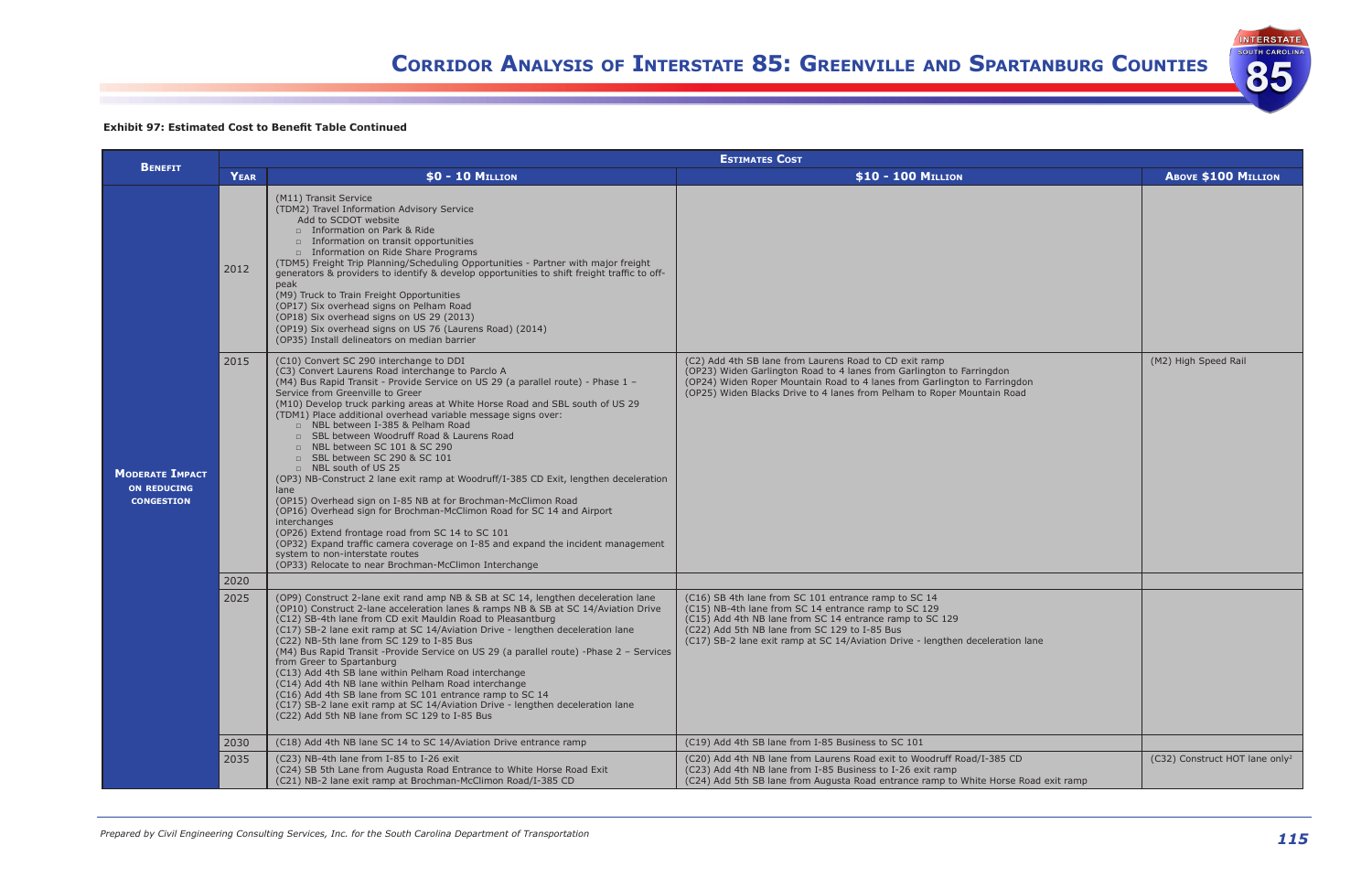**INTERSTATE UTH CAROLIN** 

85

### **Exhibit 97: Estimated Cost to Benefit Table Continued**

|                                                                 |      | <b>ESTIMATES COST</b>                                                                                                                                                                                                                                                                                                                                                                                                                                                                                  |                                                                                                                                                                                                                                                                                          |                                            |  |  |  |  |  |  |  |
|-----------------------------------------------------------------|------|--------------------------------------------------------------------------------------------------------------------------------------------------------------------------------------------------------------------------------------------------------------------------------------------------------------------------------------------------------------------------------------------------------------------------------------------------------------------------------------------------------|------------------------------------------------------------------------------------------------------------------------------------------------------------------------------------------------------------------------------------------------------------------------------------------|--------------------------------------------|--|--|--|--|--|--|--|
| <b>BENEFIT</b>                                                  | YEAR | $$0 - 10$ Million                                                                                                                                                                                                                                                                                                                                                                                                                                                                                      | \$10 - 100 MILLION                                                                                                                                                                                                                                                                       | <b>ABOVE \$100 MILLION</b>                 |  |  |  |  |  |  |  |
| <b>LITTLE IMPACT</b><br><b>ON REDUCING</b><br><b>CONGESTION</b> | 2015 | (TDM6) Transit Oriented Development - Encourage local planning agencies to consider<br>regulations that favor TOD<br>(OP21) Connect Kings Road to Duvall Drive<br>(OP22) Connect Dairy Drive to Wrenwood Drive<br>(OP27) Improve signals & install traffic camera along US 29<br>(OP28) Improve signals & install traffic camera along SC 146/SC 296<br>(OP29) Improve signals & install traffic camera along Woodruff Road, Verdae<br>Boulevard, & Laurens Road<br>(OP36) Raise median barrier height |                                                                                                                                                                                                                                                                                          |                                            |  |  |  |  |  |  |  |
|                                                                 | 2020 |                                                                                                                                                                                                                                                                                                                                                                                                                                                                                                        |                                                                                                                                                                                                                                                                                          |                                            |  |  |  |  |  |  |  |
|                                                                 | 2025 |                                                                                                                                                                                                                                                                                                                                                                                                                                                                                                        |                                                                                                                                                                                                                                                                                          |                                            |  |  |  |  |  |  |  |
|                                                                 | 2030 |                                                                                                                                                                                                                                                                                                                                                                                                                                                                                                        |                                                                                                                                                                                                                                                                                          |                                            |  |  |  |  |  |  |  |
|                                                                 | 2035 |                                                                                                                                                                                                                                                                                                                                                                                                                                                                                                        | (C30) Add 5th NB Lane from SC 101 entrance ramp to SC 290 exit ramp<br>(OP30) Convert one existing lane to HOV lane in each direction <sup>1</sup><br>(OP31) Convert one existing lane to HOT lane in each direction <sup>1</sup><br>(C21) NB-2 lane exit ramp at Brochman-McClimon Road | (C31) Construct HOV lane only <sup>2</sup> |  |  |  |  |  |  |  |

Note 2: C31 and C32 include the construction of an additional lane in each direction for the full length of the corridor. The cost of C31 and C32 could be included in the \$10 to \$100 million range based on the assumption t smaller segments consistent with other capacity strategies and converted from general use to HOV or HOT use once all segments are completed.

Note 1: OP30 and OP31 require the conversion of existing lanes without constructing additional lanes.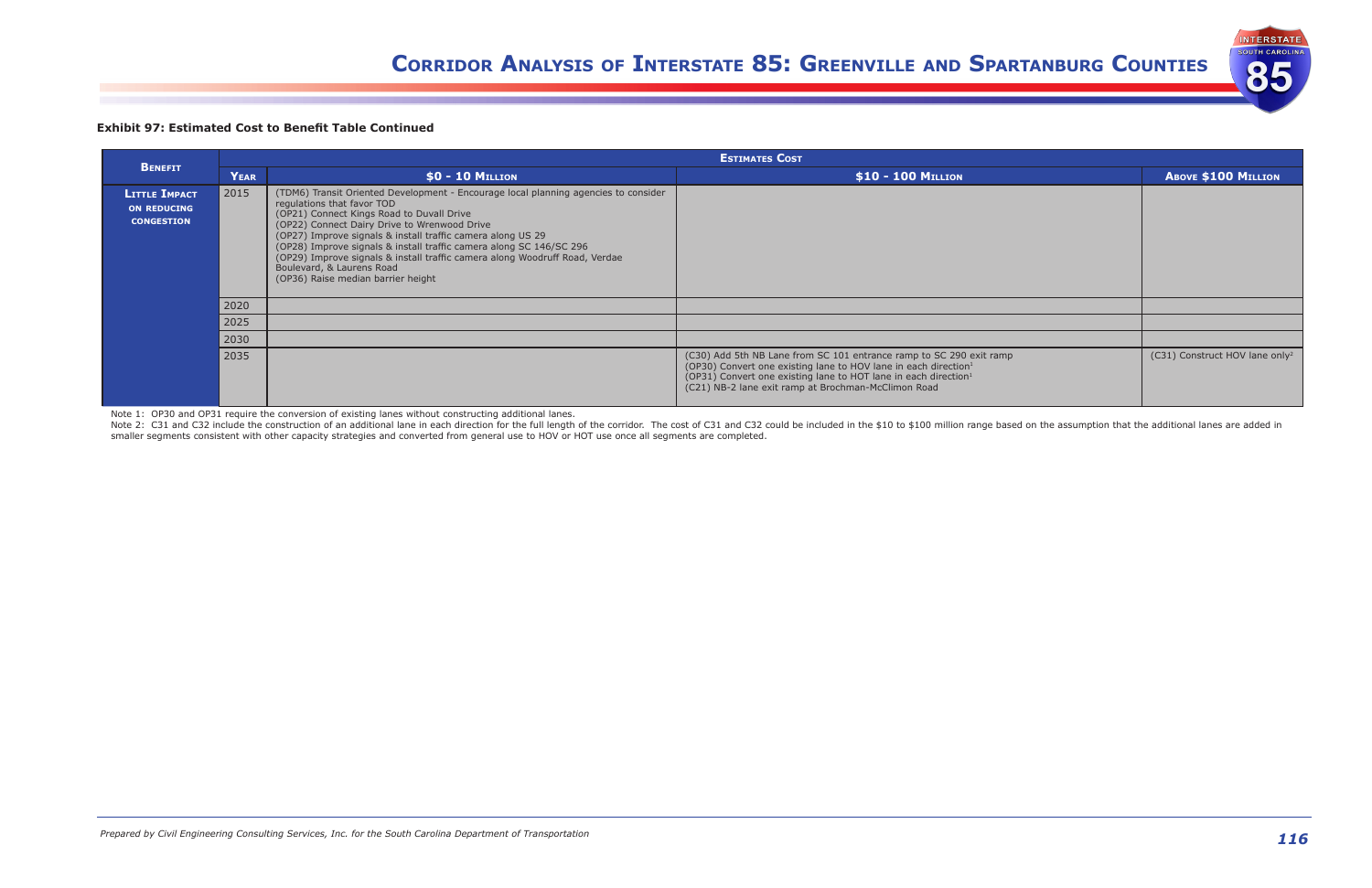*117 Prepared by Civil Engineering Consulting Services, Inc. for the South Carolina Department of Transportation*



| TAL COST  |
|-----------|
|           |
|           |
|           |
|           |
|           |
|           |
|           |
| \$475,000 |
|           |
|           |
|           |
|           |
|           |
|           |
|           |
|           |
|           |
|           |
|           |
|           |
|           |
|           |
|           |
| \$15,000  |
|           |
|           |
|           |
|           |
|           |
|           |
|           |
|           |
|           |
|           |
|           |
|           |
|           |
|           |
|           |
|           |
|           |
|           |
|           |
|           |
| \$39,000  |
|           |
| \$589,000 |
|           |
|           |
|           |
|           |
|           |
|           |
|           |
|           |
|           |
|           |
|           |
|           |
|           |
|           |
| \$890,000 |

# Exhibit 98: **Project Grouping for All Strategies (including TDM & Modal)**

|                 | <b>DESCRIPTION</b>                                                                                                                                                                                                         | <b>TDM</b>                                                    | <b>MODAL</b>   | <b>OPERATIONAL</b> | <b>CAPACITY</b> | <b>TOTAL COST</b> |
|-----------------|----------------------------------------------------------------------------------------------------------------------------------------------------------------------------------------------------------------------------|---------------------------------------------------------------|----------------|--------------------|-----------------|-------------------|
|                 | <b>YEAR 2012</b>                                                                                                                                                                                                           |                                                               |                |                    |                 |                   |
| OP <sub>1</sub> | I-85/Woodruff Road CD Exit at I-85 SB (provide 2-lane exit)                                                                                                                                                                |                                                               |                | \$50,000           |                 |                   |
| OP <sub>2</sub> | SC 101 Acceleration Lanes at I-85 NB and SB (lengthen acceleration lanes)                                                                                                                                                  |                                                               |                | \$25,000           |                 |                   |
| OP32A           | ITS - Active Traffic Management                                                                                                                                                                                            |                                                               |                | \$400,00           |                 |                   |
|                 | Total                                                                                                                                                                                                                      |                                                               |                | \$475,000          |                 | \$475,000         |
| M <sub>2</sub>  | <b>High Speed Passenger Rail</b><br>Plan for supporting infrastructure and intermodal transportation                                                                                                                       |                                                               | N/A            |                    |                 |                   |
| M5              | <b>Ride Sharing Program</b><br>Partner with major employers to develop programs and educate employees on<br>modal opportunities                                                                                            |                                                               | \$15,000       |                    |                 |                   |
| M8              | <b>Bicycle &amp; Pedestrian Opportunities</b><br>• Provide Bicycle Racks at all Park and Ride Lots<br>Provide Bicycle carriers on all transit buses<br>$\bullet$                                                           |                                                               | Included in M6 |                    |                 |                   |
| M <sub>9</sub>  | <b>Truck to Train Freight Opportunities</b><br>Encourage Norfolk Southern in development of Crescent Line (intermodal<br>centers in Charlotte and Atlanta)                                                                 |                                                               | <b>None</b>    |                    |                 |                   |
|                 | Total                                                                                                                                                                                                                      |                                                               | \$15,000       |                    |                 | \$15,000          |
|                 | <b>Travel Information and Advisory Service</b>                                                                                                                                                                             |                                                               |                |                    |                 |                   |
| TDM2            | Add to SCDOT Website:<br>Information on Park and Ride<br><b>Information on Transit Opportunities</b><br>$\bullet$<br>• Information on Ride Share Programs                                                                  | \$3,000                                                       |                |                    |                 |                   |
| TDM3            | <b>511 Service</b><br>Add referral to SCDOT website<br>$\bullet$<br>Continue to improve customer friendliness<br>$\bullet$                                                                                                 | \$1,000                                                       |                |                    |                 |                   |
| TDM4            | <b>Public Outreach and Education</b><br>Partner with major industries to make opportunities known to employees and<br>identify new opportunities to meet employers' and employees' commuting needs                         | \$20,000                                                      |                |                    |                 |                   |
| TDM5            | <b>Freight Trip Planning/Scheduling</b><br>Partner with major freight generators and providers to identify and develop<br>opportunities to shift freight traffic to off-peak hours                                         | \$10,000                                                      |                |                    |                 |                   |
| TDM6            | <b>Transit Oriented Development (TOD)</b><br>Encourage local planning agencies to consider regulations that favor TOD                                                                                                      | \$5,000                                                       |                |                    |                 |                   |
|                 | Total                                                                                                                                                                                                                      | \$39,000                                                      |                |                    |                 | \$39,000          |
|                 | <b>TOTAL - YEAR 2012</b>                                                                                                                                                                                                   | \$39,000                                                      | \$75,000       | \$475,000          |                 | \$589,000         |
|                 | <b>YEAR 2015</b>                                                                                                                                                                                                           |                                                               |                |                    |                 |                   |
|                 | <b>Travel Information and Advisory Service</b>                                                                                                                                                                             |                                                               |                |                    |                 |                   |
| TDM1            | Place additional overhead variable message signs at:<br>• NBL between I-385 and Pelham<br>• SBL between Woodruff and Laurens<br>• NBL between SC 101 and SC 290<br>• SBL between SC 290 and SC 101<br>• NBL south of US 25 | \$175,000<br>\$175,000<br>\$175,000<br>\$175,000<br>\$175,000 |                |                    |                 |                   |
| TDM7            | <b>Integrated Corridor Management (ICM) - initiate ICM Focus Group</b>                                                                                                                                                     | \$15,000                                                      |                |                    |                 |                   |
|                 | Total                                                                                                                                                                                                                      | \$890,000                                                     |                |                    |                 | \$890,000         |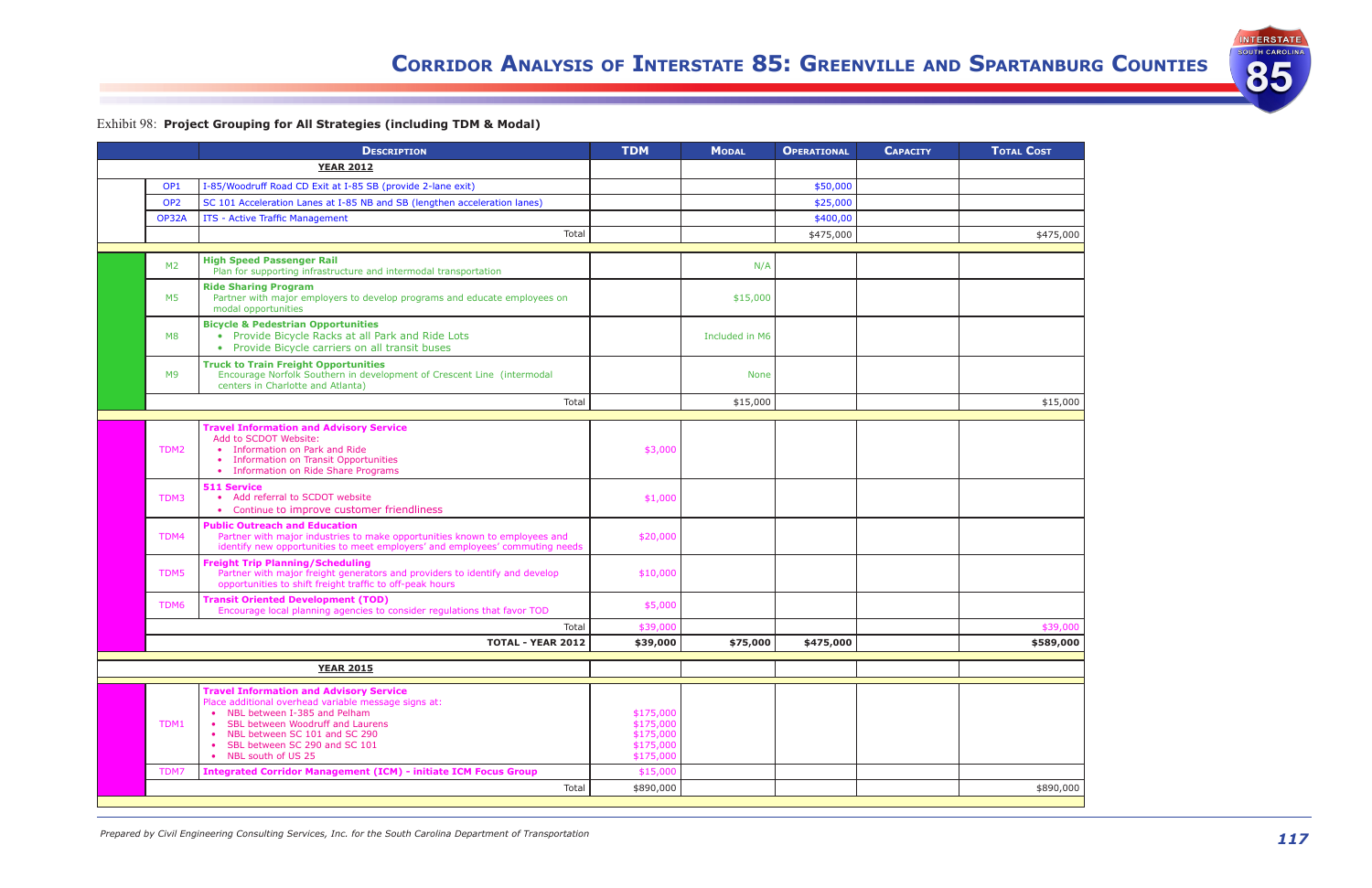

| <b>Cost</b><br>דנ<br>Г   |
|--------------------------|
|                          |
|                          |
|                          |
|                          |
|                          |
|                          |
|                          |
|                          |
|                          |
|                          |
|                          |
|                          |
|                          |
|                          |
|                          |
|                          |
| \$11,360,000             |
|                          |
|                          |
|                          |
|                          |
|                          |
|                          |
| \$24,064,150             |
|                          |
|                          |
|                          |
| $\overline{$16,039,576}$ |
|                          |

|                 | <b>DESCRIPTION</b>                                                                                                                                                                                                                                                                                                                                                                                                                                                                                           | <b>TDM</b> | <b>MODAL</b>                                                                                                      | <b>OPERATIONAL</b> | <b>CAPACITY</b> | <b>TOTAL COST</b> |
|-----------------|--------------------------------------------------------------------------------------------------------------------------------------------------------------------------------------------------------------------------------------------------------------------------------------------------------------------------------------------------------------------------------------------------------------------------------------------------------------------------------------------------------------|------------|-------------------------------------------------------------------------------------------------------------------|--------------------|-----------------|-------------------|
| M1              | <b>Commuter Rail</b><br><b>Prepare Feasibility Study</b>                                                                                                                                                                                                                                                                                                                                                                                                                                                     |            | \$200,000                                                                                                         |                    |                 |                   |
| M3              | <b>Express Bus Service</b><br>• Provide Service from Greenville to GSP Airport<br>Provide Service from Spartanburg to GSP Airport<br>Use I-85 shoulders for bus lane, improve as needed<br>$\bullet$                                                                                                                                                                                                                                                                                                         |            | \$230,000 per year<br>\$350,000 per year                                                                          |                    |                 |                   |
| M <sub>4</sub>  | <b>Bus Rapid Transit</b><br>Provide Service on US 29 (a parallel route), improve signal operations to support<br>bus transit<br>Phase 1 - Service from Greenville to Greer<br>$\bullet$<br>• Phase 2 - Services from Greer to Spartanburg                                                                                                                                                                                                                                                                    |            | \$190,000 per year<br>(plus upgrades of<br>\$2,700,000<br>\$250,000 per year<br>(plus upgrades of<br>\$2,300,000) |                    |                 |                   |
| M6              | <b>Park and Ride Facilities</b><br>Develop Park and Ride Facilities at:<br>Augusta Road (existing transit services)<br>$\bullet$<br>• GSP Airport (transit service planned)<br>SC 101 (1.5 miles to transit service)<br>$\bullet$<br>• US 29 at I-85 (5.0 miles to transit service)<br>• US 29 at Greer (transit service planned)<br>• US 178 near Anderson<br>• Cleveland Street at Spartanburg<br>Develop P&R Website to include trip planner, transit information, and bike/<br>pedestrian accommodations |            | \$1,150,000<br>\$580,000<br>\$435,000<br>\$725,000<br>\$150,000<br>\$580,000<br>\$300,000<br>\$10,000             |                    |                 |                   |
| M <sub>10</sub> | <b>Truck Parking Areas</b><br>Develop truck parking areas at:<br>White Horse Road<br>$\bullet$<br>SBL south of US 29<br>$\bullet$                                                                                                                                                                                                                                                                                                                                                                            |            | \$870,000<br>\$220,000                                                                                            |                    |                 |                   |
| M11             | <b>Transit Service</b><br>Provide bus service to park and ride facilities at SC 101 and at US 29                                                                                                                                                                                                                                                                                                                                                                                                             |            | \$15,000 per year<br>(SC101)<br>\$45,000 per year<br>(US 29)                                                      |                    |                 |                   |
|                 | Total                                                                                                                                                                                                                                                                                                                                                                                                                                                                                                        |            | \$11,360,000                                                                                                      |                    |                 | \$11,360,000      |
| OP <sub>4</sub> | I-385/Woodruff CD Exit at I-85 SB (lengthen deceleration lane)                                                                                                                                                                                                                                                                                                                                                                                                                                               |            |                                                                                                                   | \$960,286          |                 |                   |
| OP <sub>5</sub> | Pelham Road Exit at I-85 NB (construct 2-lane exit)                                                                                                                                                                                                                                                                                                                                                                                                                                                          |            |                                                                                                                   | \$2,880,858        |                 |                   |
|                 | Lengthen deceleration lane                                                                                                                                                                                                                                                                                                                                                                                                                                                                                   |            |                                                                                                                   | \$960,286          |                 |                   |
| OP <sub>6</sub> | Pelham Road Exit at I-85 SB (construct 2-lane exit and ramp)                                                                                                                                                                                                                                                                                                                                                                                                                                                 |            |                                                                                                                   | \$2,880,858        |                 |                   |
|                 | Lengthen deceleration lane                                                                                                                                                                                                                                                                                                                                                                                                                                                                                   |            |                                                                                                                   | \$960,286          |                 |                   |
| C <sub>6</sub>  | Add 4th NB lane from end 4th lane to Pelham Road exit                                                                                                                                                                                                                                                                                                                                                                                                                                                        |            |                                                                                                                   |                    | \$2,400,715     |                   |
| C <sub>7</sub>  | Add 4th SB 4th lane from Pelham Road to CD exit to I-385/Woodruff (2020)                                                                                                                                                                                                                                                                                                                                                                                                                                     |            |                                                                                                                   |                    | \$12,963,861    |                   |
| C33             | <b>Temporary Shoulder Use</b>                                                                                                                                                                                                                                                                                                                                                                                                                                                                                |            |                                                                                                                   |                    | \$57,000        |                   |
|                 | Total                                                                                                                                                                                                                                                                                                                                                                                                                                                                                                        |            |                                                                                                                   | \$8,642,574        | \$15,421,576    | \$24,064,150      |
| C <sub>5</sub>  | Add 4th NB lane from CD entrance to Laurens Road exit (2035)                                                                                                                                                                                                                                                                                                                                                                                                                                                 |            |                                                                                                                   |                    | \$9,602,860     |                   |
|                 | 2-lane CD entrance ramp and 2-lane exit ramp (2015)                                                                                                                                                                                                                                                                                                                                                                                                                                                          |            |                                                                                                                   |                    | \$1,920,572     |                   |
|                 | CD Bridge Reedy River                                                                                                                                                                                                                                                                                                                                                                                                                                                                                        |            |                                                                                                                   |                    | \$676,200       |                   |
| OP <sub>3</sub> | I-385/Woodruff CD Exit at I-85 NB (construct 2-lane exit ramp)                                                                                                                                                                                                                                                                                                                                                                                                                                               |            |                                                                                                                   | \$2,880,858        |                 |                   |
|                 | Lengthen deceleration lane                                                                                                                                                                                                                                                                                                                                                                                                                                                                                   |            |                                                                                                                   | \$960,286          |                 |                   |
|                 | Total                                                                                                                                                                                                                                                                                                                                                                                                                                                                                                        |            |                                                                                                                   | \$3,841,144        | \$12,199,632    | \$16,039,576      |

# **Exhibit 98: Project Grouping for All Strategies (including TDM & Modal) Continued**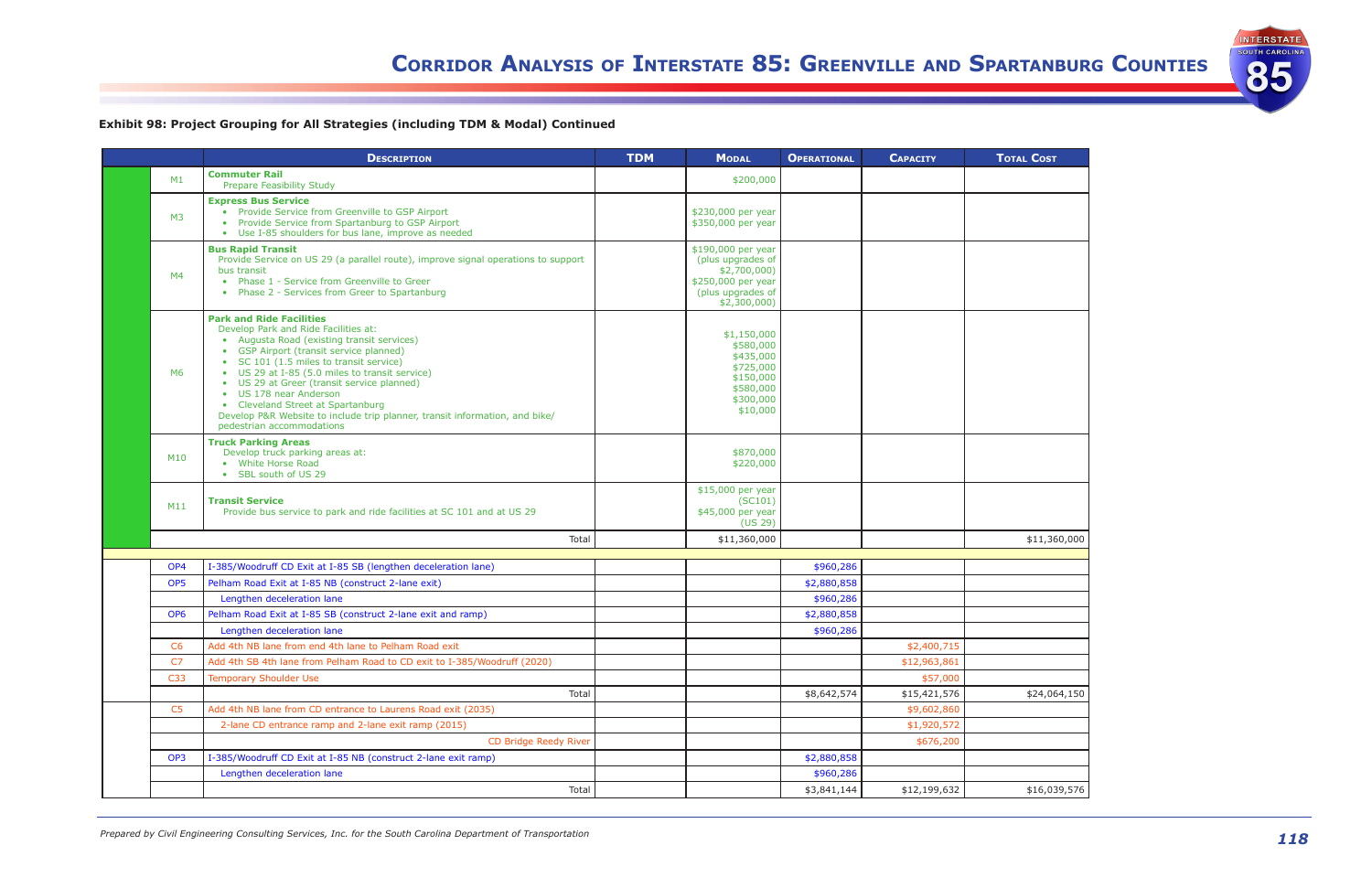



|                 | <b>DESCRIPTION</b>                                                      | <b>TDM</b> | <b>MODAL</b> | <b>OPERATIONAL</b> | <b>CAPACITY</b>            | <b>TOTAL COST</b> |
|-----------------|-------------------------------------------------------------------------|------------|--------------|--------------------|----------------------------|-------------------|
| OP <sub>8</sub> | SC 290 Exit at I-85 SB (construct 2-lane exit and ramp)                 |            |              | \$2,880,858        |                            |                   |
|                 | Lengthen deceleration lane                                              |            |              | \$960,286          |                            |                   |
| OP <sub>7</sub> | SC 290 Exit at I-85 NB (construct 2-lane exit and ramp)                 |            |              | \$2,880,858        |                            |                   |
|                 | Lengthen deceleration lane                                              |            |              | \$960,286          |                            |                   |
| C10             | Convert SC 290 Interchange to a DDI                                     |            |              |                    | \$1,300,000                |                   |
| <b>OP11</b>     | US 29 at I-85 (Lengthen NB deceleration lane and SB acceleration lane)  |            |              | \$1,920,572        |                            |                   |
| <b>OP12</b>     | SC 129 at I-85 (Lengthen NB deceleration lane and SB acceleration lane) |            |              | \$1,920,572        |                            |                   |
|                 | Total                                                                   |            |              | \$11,523,432       | \$1,300,000                | \$12,823,432      |
|                 | <b>TOTAL - YEAR 2015</b>                                                | \$890,000  | \$11,300,000 | \$24,007,150       | \$28,921,208               | \$63,968,358      |
|                 | <b>YEAR 2020</b>                                                        |            |              |                    |                            |                   |
| C11             | Reconstruct I-385 Alternate 4                                           |            |              |                    | \$240,000,000 <sup>1</sup> |                   |
|                 | <b>TOTAL - YEAR 2020</b>                                                |            |              |                    |                            |                   |
|                 |                                                                         |            |              |                    |                            |                   |
|                 | <b>YEAR 2025</b>                                                        |            |              |                    |                            |                   |
| OP <sub>9</sub> | SC 14 Exit at I-85 SB (construct 2-lane exit and ramp)                  |            |              | \$2,880,858        |                            |                   |
|                 | Lengthen deceleration lane                                              |            |              | \$960,286          |                            |                   |
| C <sub>2</sub>  | Add 4th SB lane from Laurens Road to CD exit ramp                       |            |              |                    | \$9,602,860                |                   |
|                 | Bridge - Ridge Road                                                     |            |              |                    | \$3,398,850                |                   |
|                 | Add 4th SB lane Woodruff Road to Laurens Road (2020)                    |            |              |                    | \$10,563,146               |                   |
|                 | 2-lane exit ramp                                                        |            |              |                    | \$1,920,572                |                   |
| C <sub>4</sub>  | Bridge - Laurens Road                                                   |            |              |                    | \$3,586,800                |                   |
|                 | Bridge - CSX RR                                                         |            |              |                    | \$2,940,000                |                   |
|                 | <b>Bridge - Salters Road</b>                                            |            |              |                    | \$3,704,750                |                   |
| C <sub>3</sub>  | Convert Laurens Road interchange to Parclo A                            |            |              |                    | \$9,000,000                |                   |
|                 | Add 4th NB lane from Pelham Road entrance ramp to SC 14 exit            |            |              |                    | \$9,602,860                |                   |
| C8              | Bridge - Batesville Road                                                |            |              |                    | \$2,856,000                |                   |
|                 | Bridge - Enoree River                                                   |            |              |                    | \$766,850.00               |                   |
| C14             | Add 4th NB lane within Pelham Road interchange (2025)                   |            |              |                    | \$4,801,430                |                   |
| C1              | Add 4th SB lane from Pleasantburg Drive to White Horse Road             |            |              |                    | \$11,043,289               |                   |
|                 | <b>Bridge - Brushy Creek</b>                                            |            |              |                    | \$239,750                  |                   |
|                 | <b>TOTAL - YEAR 2025</b>                                                |            |              | \$3,841,144        | \$74,027,157               | \$77,868,301      |

# **Exhibit 98: Project Grouping for All Strategies (including TDM & Modal) Continued**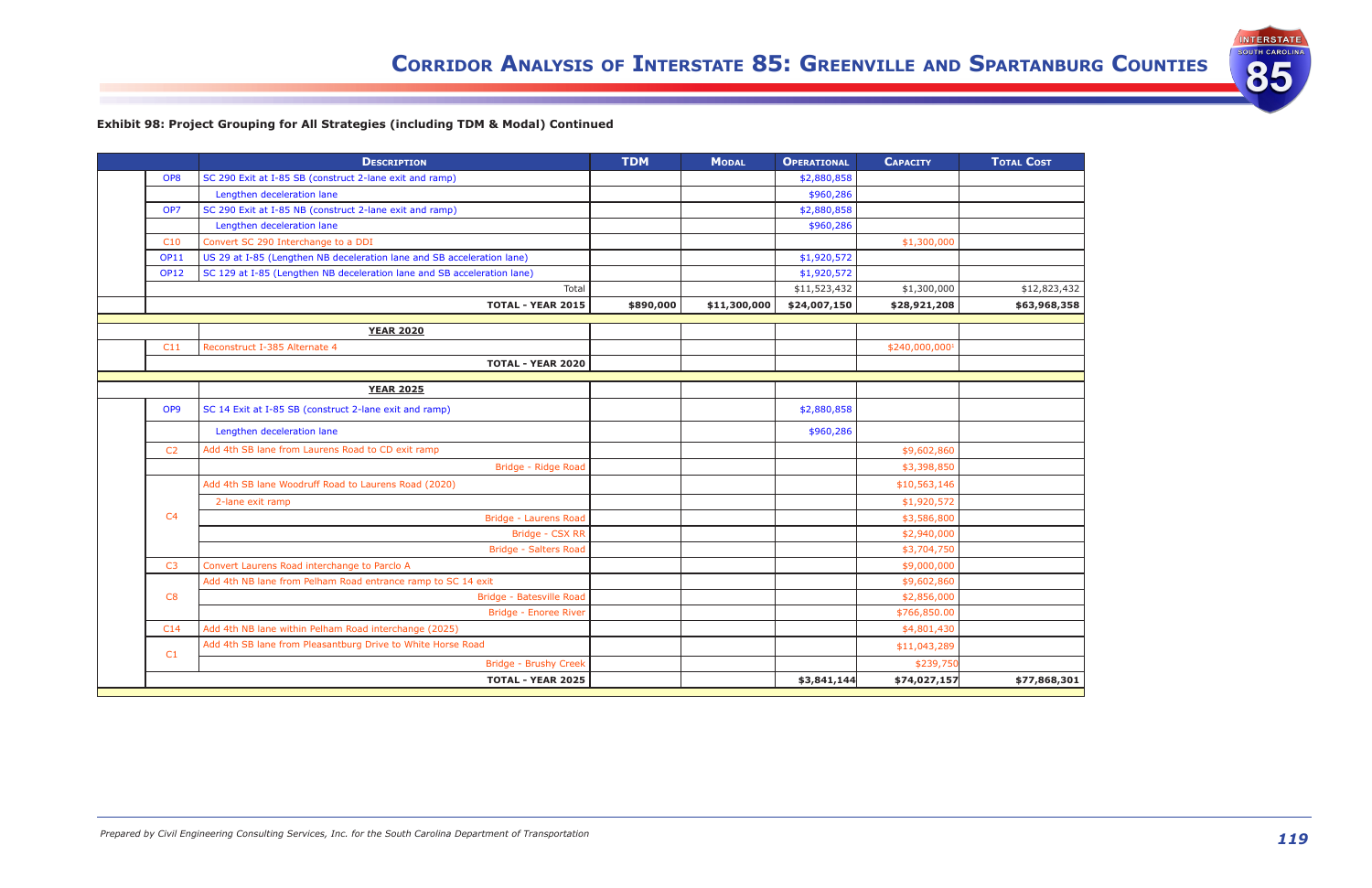



|                 | <b>DESCRIPTION</b>                                                                                                                   | <b>TDM</b> | <b>MODAL</b> | <b>OPERATIONAL</b>             | <b>CAPACITY</b>            | <b>TOTAL COST</b> |
|-----------------|--------------------------------------------------------------------------------------------------------------------------------------|------------|--------------|--------------------------------|----------------------------|-------------------|
|                 | <b>YEAR 2030</b>                                                                                                                     |            |              |                                |                            |                   |
| C9              | Add 4th SB lane from SC 14 entrance ramp to Pelham Road exit                                                                         |            |              |                                | \$9,602,860                |                   |
|                 | <b>Enoree River</b>                                                                                                                  |            |              |                                | \$766,850                  |                   |
| C13             | Add 4th SB lane within Pelham Road interchange (2025)                                                                                |            |              |                                | \$4,801,430                |                   |
| <b>C16A</b>     | Add 4th SB lane from Brockman-McClimon Road to SC 14                                                                                 |            |              |                                | \$10,083,003               |                   |
| <b>OP10</b>     | SC 14 Acceleration Lane at I-85 SB (construct 2-lane acceleration lanes and ramps)                                                   |            |              | \$4,801,430                    |                            |                   |
| C <sub>22</sub> | Add 5th NB lane from SC 129 to I-85 Bus                                                                                              |            |              |                                | \$5,281,573                |                   |
|                 | <b>TOTAL - YEAR 2030</b>                                                                                                             |            |              | \$4,801,430                    | \$30,535,716               | \$35,337,146      |
|                 | <b>YEAR 2035</b>                                                                                                                     |            |              |                                |                            |                   |
| C15             | Add 4th NB lane from SC 14 entrance ramp to SC 129                                                                                   |            |              |                                | \$56,656,875               |                   |
| C18             | Add 4th NB lane from SC 14 to SC 14/Aviation Drive entrance ramp                                                                     |            |              |                                | \$6,241,859                |                   |
|                 | <b>TOTAL - YEAR 2035</b>                                                                                                             |            |              |                                | \$62,898,734               | \$62,898,734      |
|                 |                                                                                                                                      |            |              |                                |                            |                   |
|                 | <b>GRAND TOTAL ALL YEARS</b>                                                                                                         | \$929,000  |              | $$11,375,000 \mid $33,124,724$ | \$196,382,815 <sup>1</sup> | \$241,811,5391    |
|                 | <sup>1</sup> Construction cost for I-385 Interchange is not included in the total as funding is established under a current project. |            |              |                                |                            |                   |

# **Exhibit 98: Project Grouping for All Strategies (including TDM & Modal) Continued**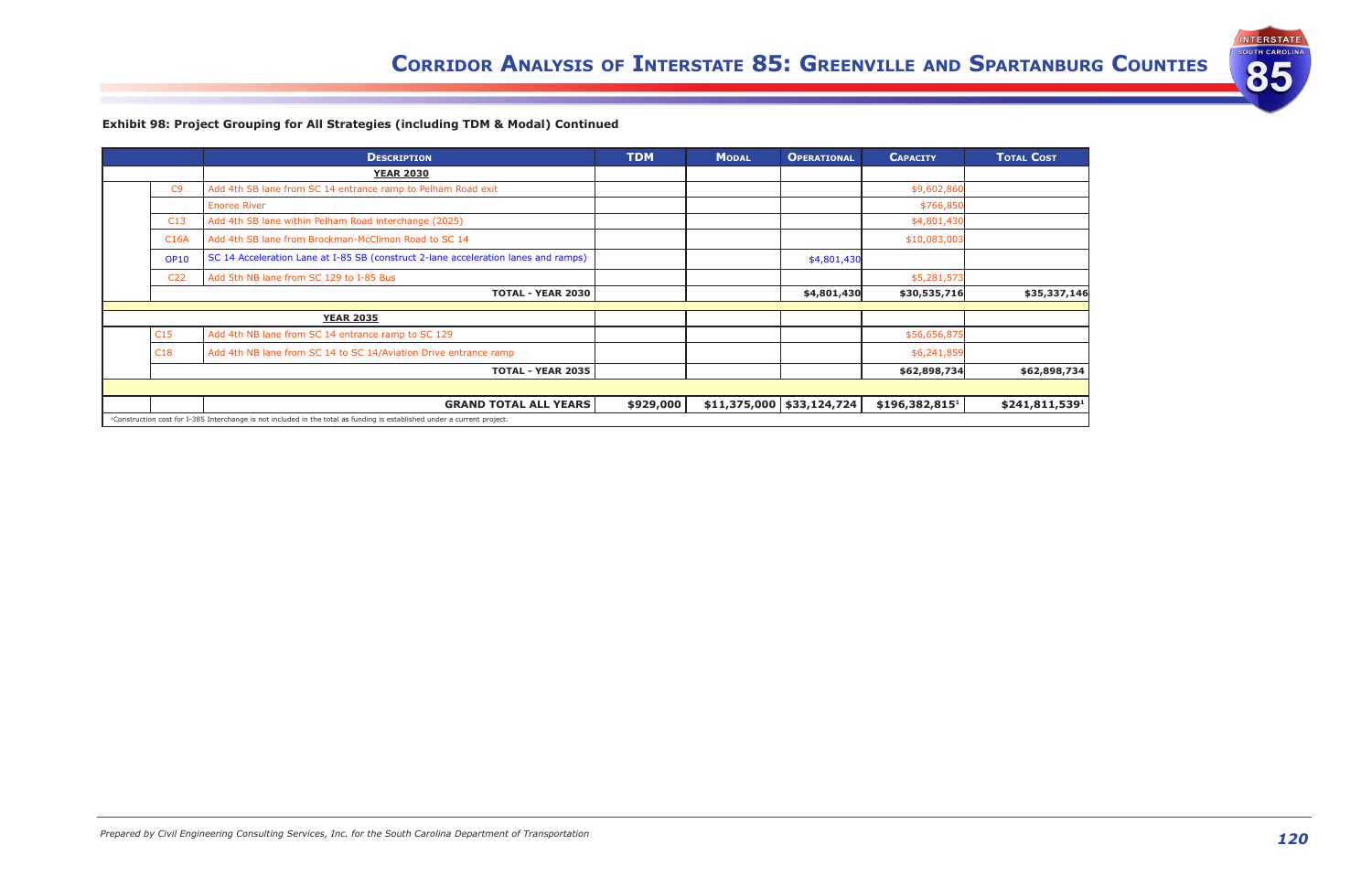*121 Prepared by Civil Engineering Consulting Services, Inc. for the South Carolina Department of Transportation*

INTERSTATE

85

| <b>Exhibit 99: Project Grouping for Operational &amp; Capacity Strategies</b> |  |  |
|-------------------------------------------------------------------------------|--|--|
|                                                                               |  |  |

|       |                |                 | <b>DESCRIPTION</b>                                                             | <b>ROAD</b><br><b>LENGTH</b><br>(MILES) | <b>LANES</b><br>(EACH) | <b>BRIDGE</b><br><b>LENGTH</b> | <b>BRIDGE</b><br><b>WIDTH</b> | <b>ROAD COST</b> | <b>BRIDGE COST</b> | <b>TOTAL COST</b> | <b>GROUP COST</b> |
|-------|----------------|-----------------|--------------------------------------------------------------------------------|-----------------------------------------|------------------------|--------------------------------|-------------------------------|------------------|--------------------|-------------------|-------------------|
|       |                |                 | <b>YEAR 2012</b>                                                               |                                         |                        |                                |                               |                  |                    |                   |                   |
|       |                | OP <sub>1</sub> | I-85/Woodruff Road CD Exit at I-85 SB (provide 2-lane exit)                    | LS.                                     |                        |                                |                               | \$50,000         |                    | \$50,000          |                   |
|       | $\blacksquare$ | OP <sub>2</sub> | SC 101 Acceleration Lanes at I-85 NB and SB (lengthen acceleration lanes)      | LS.                                     |                        |                                |                               | \$25,000         |                    | \$25,000          |                   |
|       |                | OP32A           | ITS - Active Traffic Management                                                |                                         |                        |                                |                               |                  |                    | \$400,000         |                   |
|       |                |                 | <b>TOTAL - YEAR 2012</b>                                                       |                                         |                        |                                |                               | \$75,000         |                    | \$475,000         | \$475,000         |
|       |                |                 | <b>YEAR 2015</b>                                                               |                                         |                        |                                |                               |                  |                    |                   |                   |
|       | 1A             | OP <sub>5</sub> | Pelham road Exit at I-85 NB (construct 2-lane exit)                            | 0.3                                     | $\overline{2}$         |                                |                               | \$2,880,858      |                    |                   |                   |
|       | 1A             |                 | Lengthen deceleration lane                                                     | 0.2                                     |                        |                                |                               | \$960,286        |                    | \$3,841,144       |                   |
|       | 1A             | C6              | Add 4th NB lane from end 4th lane to Pelham Road exit                          | 0.5                                     |                        |                                |                               | \$2,400,715      |                    | \$2,400,715       |                   |
| Group | 1B             | C7              | Add 4th SB 4th lane from Pelham Road to CD exit to I-385/Woodruff (2020)       | 2.7                                     |                        |                                |                               | \$12,963,861     |                    | \$12,963,861      |                   |
|       | 1B             | OP4             | I-385/Woodruff CD Exit at I-85 SB (lengthen deceleration lane)                 | 0.2                                     | -1                     |                                |                               | \$960,286        |                    | \$960,286         |                   |
|       | 1 <sup>C</sup> | C33             | <b>Temporary Shoulder Use</b>                                                  |                                         |                        |                                |                               | \$57,000         |                    | \$57,000          |                   |
|       |                |                 | <b>Total Group 1</b>                                                           |                                         |                        |                                |                               |                  |                    |                   | \$20,223,006      |
|       |                |                 |                                                                                |                                         |                        |                                |                               |                  |                    |                   |                   |
|       | 2A             | C2              | Add 4th SB lane from Laurens Road to CD exit ramp                              | $\overline{2}$                          |                        |                                |                               | \$9,602,860      |                    |                   |                   |
|       | 2A             |                 | <b>Ridge Road</b>                                                              |                                         |                        | 312                            | 62.25                         |                  | \$3,398,850        | \$13,001,710      |                   |
|       | 2B             | C4              | Add 4th SB lane Woodruff Road to Laurens Road (2020)                           | 2.2                                     |                        |                                |                               | \$10,563,146     |                    | \$10,563,146      |                   |
|       | 2B             |                 | 2-lane exit ramp                                                               | 0.2                                     | 2                      |                                |                               | \$1,920,572      |                    |                   |                   |
| Group | 2B             |                 | Laurens Road                                                                   |                                         |                        | 244                            | 84                            |                  | \$3,586,800        |                   |                   |
|       | 2B             |                 | <b>CSX RR</b>                                                                  |                                         |                        | 200                            | 84                            |                  | \$2,940,000        |                   |                   |
|       | 2B             |                 | <b>Salters Road</b>                                                            |                                         |                        | 290                            | 73                            |                  | \$3,704,750        | \$12,152,122      |                   |
|       | 2C             | C3              | Convert Laurens Road interchange to Parclo A                                   | LS.                                     |                        |                                |                               | \$9,000,000      |                    | \$9,000,000       |                   |
|       |                |                 | <b>Total Group 2</b>                                                           |                                         |                        |                                |                               |                  |                    |                   | \$44,716,978      |
|       | 3A             | C8              | Add 4th NB lane from Pelham Road entrance ramp to SC 14 exit                   | $\mathcal{L}$                           |                        |                                |                               | \$9,602,860      |                    |                   |                   |
|       | 3A             |                 | <b>Batesville Road</b>                                                         |                                         |                        | 340                            | 48                            |                  | \$2,856,000        |                   |                   |
|       | 3A             |                 | <b>Enoree River</b>                                                            |                                         |                        | 313                            | 14                            |                  | \$766,850          | \$13,225,710      |                   |
|       | 3A             | C14             | Add 4th NB lane within Pelham Road interchange (2025)                          |                                         |                        |                                |                               | \$4,801,430      |                    | \$4,801,430       |                   |
|       | 3B             | C9              | Add 4th SB lane from SC 14 entrance ramp to Pelham Road exit                   | $\overline{2}$                          | $-1$                   |                                |                               | \$9,602,860      |                    |                   |                   |
| Group | 3B             |                 | <b>Enoree River</b>                                                            |                                         |                        | 313                            | 14                            |                  | \$766,850.00       | \$10,369,710      |                   |
|       | 3B             | C13             | Add 4th SB lane within Pelham Road interchange (2025)                          |                                         |                        |                                |                               | \$4,801,430      |                    | \$4,801,430       |                   |
|       | 3C             | OP <sub>6</sub> | Pelham Road Exit at I-85 SB (construct 2-lane exit and ramp)                   | 0.3                                     | $\overline{2}$         |                                |                               | \$2,880,858      |                    |                   |                   |
|       | 3C             |                 | Lengthen deceleration lane                                                     | 0.2                                     | -1                     |                                |                               | \$960,286        |                    | \$3,841,144       |                   |
|       |                |                 | <b>Total Group 3</b>                                                           |                                         |                        |                                |                               |                  |                    |                   | \$37,039,424      |
|       |                |                 |                                                                                |                                         |                        |                                |                               |                  |                    |                   |                   |
|       | 4A             | C1              | Add 4th SB lane from Pleasantburg Drive to White Horse Road                    | 2.3                                     |                        |                                |                               | \$11,043,289     |                    |                   |                   |
|       | 4A             |                 | <b>Brushy Creek</b>                                                            |                                         |                        | 137                            | 10                            |                  | \$239,750.00       | \$11,283,039      |                   |
| Group | 4B             | C12             | Add 4th SB lane from CD exit near Mauldin Road to Pleasantburg Drive<br>(2025) | 0.5                                     | $\mathbf{1}$           |                                |                               | \$2,400,715      |                    | \$2,400,715       |                   |
|       |                |                 | <b>Total Group 4</b>                                                           |                                         |                        |                                |                               |                  |                    |                   | \$13,683,754      |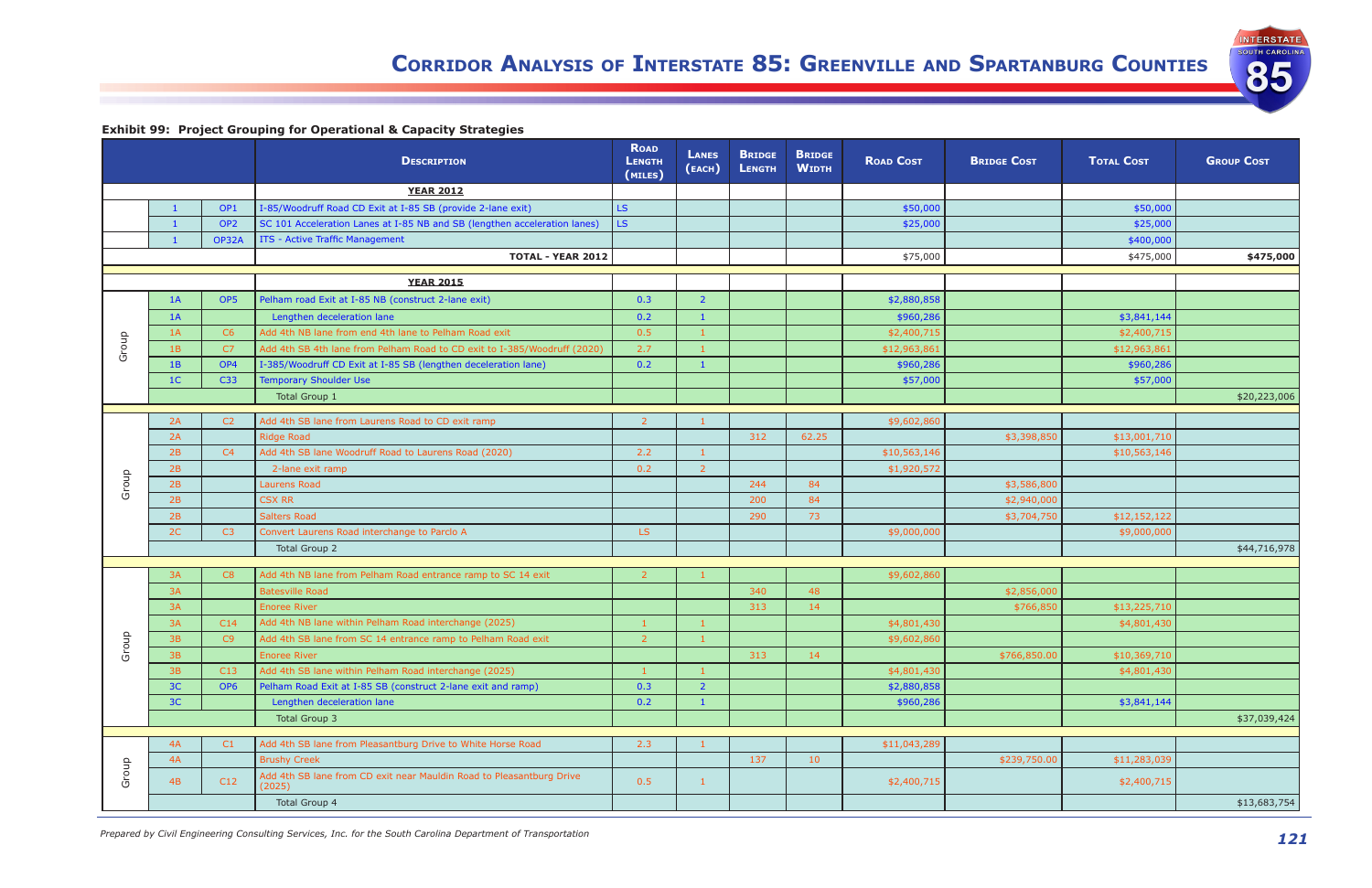| <b>INTERSTATE</b>     |
|-----------------------|
| <b>SOUTH CAROLINA</b> |
|                       |
|                       |

|       |                 |                 | <b>DESCRIPTION</b>                                                                    | <b>ROAD</b><br><b>LENGTH</b><br>(MILES) | <b>LANES</b><br>(EACH) | <b>BRIDGE</b><br><b>LENGTH</b> | <b>BRIDGE</b><br><b>WIDTH</b> | <b>ROAD COST</b> | <b>BRIDGE COST</b> | <b>TOTAL COST</b> | <b>GROUP COST</b> |
|-------|-----------------|-----------------|---------------------------------------------------------------------------------------|-----------------------------------------|------------------------|--------------------------------|-------------------------------|------------------|--------------------|-------------------|-------------------|
|       |                 |                 |                                                                                       |                                         |                        |                                |                               |                  |                    |                   |                   |
|       | <b>5A</b>       | C5              | Add 4th NB lane from CD entrance to Laurens Road exit (2035)                          |                                         |                        |                                |                               | \$9,602,860      |                    |                   |                   |
|       | 5A              |                 | 2-lane CD entrance ramp and 2-lane exit ramp (2015)                                   | 0.2                                     | $\overline{2}$         |                                |                               | \$1,920,572      |                    |                   |                   |
| Group |                 |                 | CD Bridge Reedy River                                                                 |                                         |                        | 322                            | 12 <sub>2</sub>               |                  | \$676,200.00       | \$12,199,632      |                   |
|       | 5B              | OP3             | I-385/Woodruff CD Exit at I-85 NB (construct 2-lane exit ramp)                        | 0.3                                     | $\overline{z}$         |                                |                               | \$2,880,858      |                    |                   |                   |
|       | <b>5B</b>       |                 | Lengthen deceleration lane                                                            | 0.2                                     | $\vert$ 1              |                                |                               | \$960,286        |                    | \$3,841,144       |                   |
|       |                 |                 | Total Group 5                                                                         |                                         |                        |                                |                               |                  |                    |                   | \$16,040,776      |
|       |                 |                 |                                                                                       |                                         |                        |                                |                               |                  |                    |                   |                   |
|       | <b>6A</b>       | OP8             | SC 290 Exit at I-85 SB (construct 2-lane exit and ramp)                               | 0.3                                     | $\overline{2}$         |                                |                               | \$2,880,858      |                    |                   |                   |
|       | <b>6A</b><br>6B | OP7             | Lengthen deceleration lane                                                            | 0.2<br>0.3                              | $\overline{2}$         |                                |                               | \$960,286        |                    | \$3,841,144       |                   |
|       |                 |                 | SC 290 Exit at I-85 NB (construct 2-lane exit and ramp)                               | 0.2                                     |                        |                                |                               | \$2,880,858      |                    |                   |                   |
| Group | 6B              |                 | Lengthen deceleration lane                                                            |                                         |                        |                                |                               | \$960,286        |                    | \$3,841,144       |                   |
|       | 6C              | C10             | Convert SC 290 Interchange to a DDI                                                   | LS.                                     |                        |                                |                               | \$2,000,000      |                    | \$2,000,000       |                   |
|       | 6 <sub>D</sub>  | <b>OP11</b>     | US 29 at I-85 (Lengthen NB deceleration lane and SB acceleration lane)                | 0.4                                     |                        |                                |                               | \$1,920,572      |                    | \$1,920,572       |                   |
|       | 6E              | <b>OP12</b>     | SC 129 at I-85 (Lengthen NB deceleration lane and SB acceleration lane)               | 0.4                                     |                        |                                |                               | \$1,920,572      |                    | \$1,920,572       |                   |
|       |                 |                 | Total Group 6<br><b>TOTAL - YEAR 2015</b>                                             |                                         |                        |                                |                               |                  |                    |                   | \$13,523,432      |
|       |                 |                 |                                                                                       |                                         |                        |                                |                               | \$126,291,321    | \$18,936,050       | \$145,170,371     | \$145,227,371     |
|       |                 |                 | <b>YEAR 2020</b>                                                                      |                                         |                        |                                |                               |                  |                    |                   |                   |
|       |                 | C11             | Reconstruct I-385 Interchange                                                         | LS.                                     |                        |                                |                               |                  |                    |                   | \$240,000,000     |
|       |                 |                 | <b>TOTAL - YEAR 2020</b>                                                              |                                         |                        |                                |                               |                  |                    |                   | \$240,000,000     |
|       |                 |                 |                                                                                       |                                         |                        |                                |                               |                  |                    |                   |                   |
|       |                 |                 | <b>YEAR 2025</b>                                                                      |                                         |                        |                                |                               |                  |                    |                   |                   |
|       | 1A              | C16             | Add 4th SB lane from SC 101 entrance ramp to SC 14                                    | 4.1                                     |                        |                                |                               | \$19,685,863     |                    | \$19,685,863      |                   |
|       | 1B              | OP9             | SC 14 Exit at I-85 SB (construct 2-lane exit and ramp)                                | 0.3                                     | $\overline{2}$         |                                |                               | \$2,880,858      |                    |                   |                   |
|       | 1B              |                 | Lengthen deceleration lane                                                            | 0.2                                     |                        |                                |                               | \$960,286        |                    | \$3,841,144       |                   |
| Group | 1 <sup>C</sup>  | <b>OP10</b>     | SC 14 Acceleration Lane at I-85 SB (construct 2-lane acceleration lanes and<br>ramps) | 0.5                                     | $\overline{2}$         |                                |                               | \$4,801,430      |                    | \$4,801,430       |                   |
|       | 1 <sub>D</sub>  | C <sub>17</sub> | Construct SB-2 lane exit ramp at SC 14/Aviation Drive                                 | 0.8                                     | 2                      |                                |                               | \$7,682,288      |                    |                   |                   |
|       | 1D              |                 | Lengthen deceleration lane                                                            | 0.2                                     |                        |                                |                               | \$960,286        |                    | \$8,642,574       |                   |
|       |                 |                 | Total Group 1                                                                         |                                         |                        |                                |                               |                  |                    |                   | \$36,971,011      |

# **Exhibit 99: Project Grouping for Operational & Capacity Strategies Continued**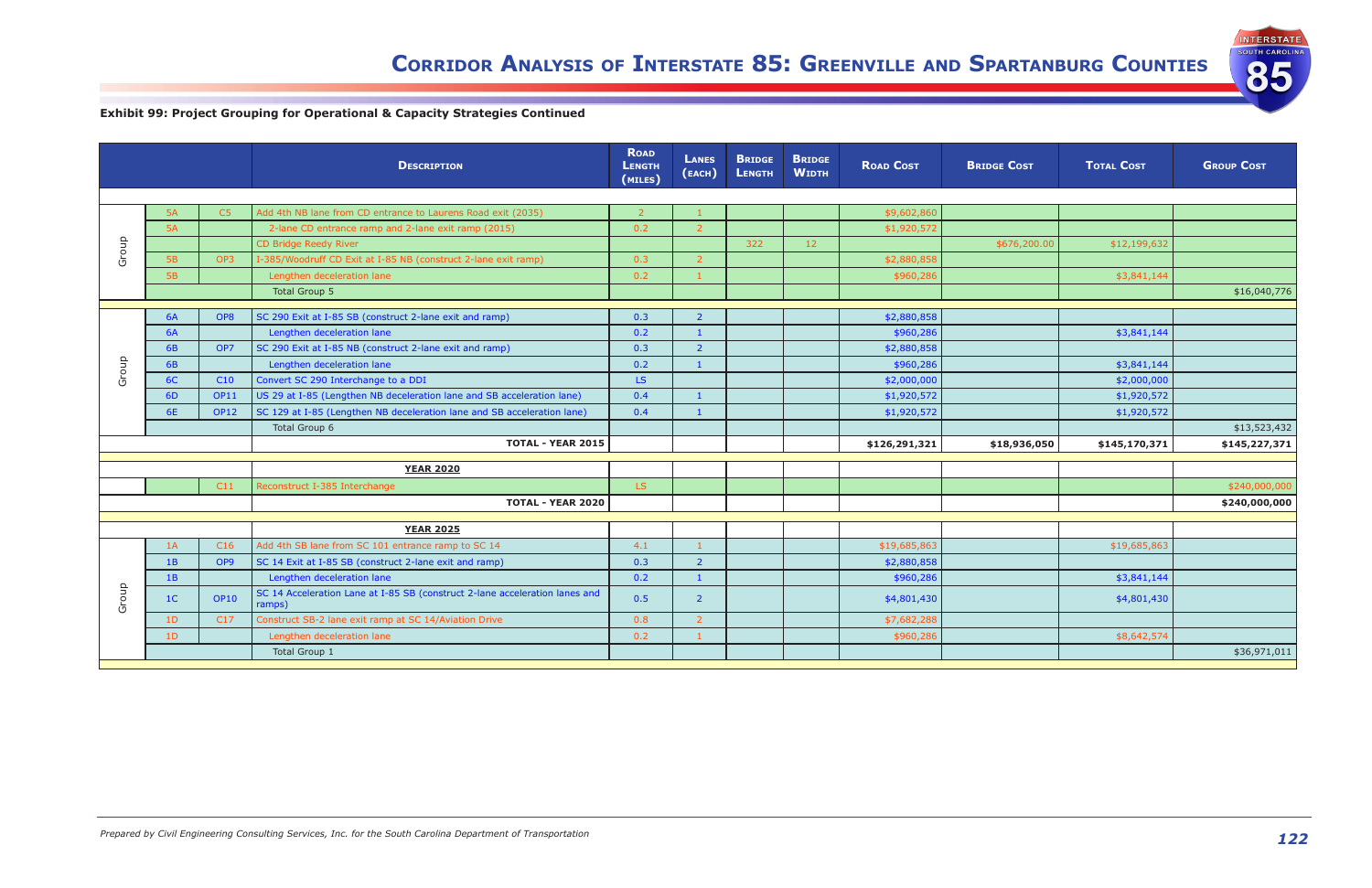| <b>INTERSTATE</b>     |
|-----------------------|
| <b>SOUTH CAROLINA</b> |
|                       |
|                       |
|                       |

|       |                |                 | <b>DESCRIPTION</b>                                               | <b>ROAD</b><br><b>LENGTH</b><br>(MILES) | <b>LANES</b><br>(EACH) | <b>BRIDGE</b><br><b>LENGTH</b> | <b>BRIDGE</b><br><b>WIDTH</b> | <b>ROAD COST</b> | <b>BRIDGE COST</b> | <b>TOTAL COST</b> | <b>GROUP COST</b> |
|-------|----------------|-----------------|------------------------------------------------------------------|-----------------------------------------|------------------------|--------------------------------|-------------------------------|------------------|--------------------|-------------------|-------------------|
|       |                | C15             | Add 4th NB lane from SC 14 entrance ramp to SC 129               | 11.8                                    | $\mathbf{1}$           |                                |                               | \$56,656,875     |                    |                   |                   |
|       |                |                 | New Jetport entrance flyover                                     |                                         |                        | 560                            | 37.25                         |                  | \$3,650,500        |                   |                   |
|       |                |                 | Duncan-Reidville Road                                            |                                         |                        | 270                            | 62.25                         |                  | \$2,941,313        |                   |                   |
|       |                |                 | <b>Danzler Road</b>                                              |                                         |                        | 300                            | 62.25                         |                  | \$3,268,125        |                   |                   |
|       |                |                 | South Tyger River                                                |                                         |                        | 318                            | 16.3                          |                  | \$907,095          |                   |                   |
| Group |                |                 | Middle Tyger River                                               |                                         |                        | 246                            | 16.3                          |                  | \$701,715          |                   |                   |
|       |                |                 | Nazareth Road                                                    |                                         |                        | 294                            | 62.25                         |                  | \$3,202,763        |                   |                   |
|       |                |                 | <b>US 29 &amp; CSX RR</b>                                        |                                         |                        | 543                            | 16.2                          |                  | \$1,539,405        |                   |                   |
|       |                |                 | Southern RR                                                      |                                         |                        | 138                            | 28                            |                  | \$676,200          |                   |                   |
|       |                |                 | North Tyger River                                                |                                         |                        | 246                            | 16.3                          |                  | \$701,715          | \$74,245,705      |                   |
|       |                | C <sub>22</sub> | Add 5th NB lane from SC 129 to I-85 Bus                          | 1.1                                     |                        |                                |                               | \$5,281,573      |                    | \$5,281,573       |                   |
|       |                |                 | <b>Total Group 2</b>                                             |                                         |                        |                                |                               |                  |                    |                   | \$79,527,278      |
|       |                |                 | <b>TOTAL - YEAR 2025</b>                                         |                                         |                        |                                |                               | \$98,909,459     | \$17,588,830       | \$116,498,289     | \$116,498,289     |
|       |                |                 | <b>YEAR 2030</b>                                                 |                                         |                        |                                |                               |                  |                    |                   |                   |
|       | 1A             | C18             | Add 4th NB lane from SC 14 to SC 14/Aviation Drive entrance ramp | 1.3                                     |                        |                                |                               | \$6,300.00       |                    | \$6,300.00        |                   |
|       | 1B             | C <sub>28</sub> | Add 5th SB lane from SC 14 entrance ramp to I-385 exit           | 3.1                                     |                        |                                |                               | \$14,884,433     |                    |                   |                   |
|       |                |                 | Pelham Road                                                      |                                         |                        | 354                            | 106                           |                  | \$6,566,700        |                   |                   |
| Group | 1B             |                 | <b>Enoree River</b>                                              |                                         |                        | 313                            | 12                            |                  | \$657,300          | \$22,108,433      |                   |
|       | 1 <sup>C</sup> | C <sub>29</sub> | Add 5th NB lane Pelham Road exit ramp to SC 14 exit ramp         | 2.9                                     | $\blacksquare$         |                                |                               | \$13,924,147     |                    |                   |                   |
|       | 1 <sup>C</sup> |                 | <b>Enoree River</b>                                              |                                         |                        | 313                            | 12                            |                  | \$657,300          | \$14,581,447      |                   |
|       |                |                 | Total Group 1                                                    |                                         |                        |                                |                               |                  |                    |                   | \$42,931,739      |
|       |                |                 |                                                                  |                                         |                        |                                |                               |                  |                    |                   |                   |
|       |                | C19             | Add 4th SB lane from I-85 Bus to SC 101                          | 9                                       |                        |                                |                               | \$43,212,871     |                    |                   |                   |
|       | $\overline{2}$ |                 | South Tyger River                                                |                                         |                        | 318                            | 12                            |                  | \$667,800          |                   |                   |
|       | $\overline{2}$ |                 | Middle Tyger River                                               |                                         |                        | 246                            | 12                            |                  | \$516,600          |                   |                   |
| Group |                |                 | <b>US 29 &amp; CSX RR</b>                                        |                                         |                        | 543                            | 22                            |                  | \$2,090,550        |                   |                   |
|       | -2             |                 | Southern RR                                                      |                                         | -1                     | 138                            | 28                            |                  | \$676,200          |                   |                   |
|       | $\overline{2}$ |                 | North Tyger River                                                |                                         |                        | 246                            | 12                            |                  | \$516,600          | \$47,680,621      |                   |
|       |                |                 | <b>Total Group 2</b>                                             |                                         |                        |                                |                               |                  |                    |                   | \$47,680,621      |
|       |                |                 | <b>TOTAL - YEAR 2030</b>                                         |                                         |                        |                                |                               | \$78,263,310     | \$12,349,050       | \$90,612,359      | \$90,612,359      |
|       |                |                 | <b>YEAR 2035</b>                                                 |                                         |                        |                                |                               |                  |                    |                   |                   |
|       |                | C <sub>23</sub> | Add 4th NB lane from I-85 Bus to I-26 exit                       | 1.2                                     | -1                     |                                |                               | \$5,761,716      |                    |                   |                   |
|       |                |                 | I-85 Bus                                                         |                                         |                        | 380                            | 22                            |                  | \$1,463,000        |                   |                   |
| Group |                |                 | Road S-41                                                        |                                         |                        | 144                            | 22                            |                  | \$554,400          | \$7,779,116       |                   |
|       |                |                 | Total Group 1                                                    |                                         |                        |                                |                               |                  |                    |                   | \$7,779,116       |
|       |                |                 |                                                                  |                                         |                        |                                |                               |                  |                    |                   |                   |

**Exhibit 99: Project Grouping for Operational & Capacity Strategies Continued**